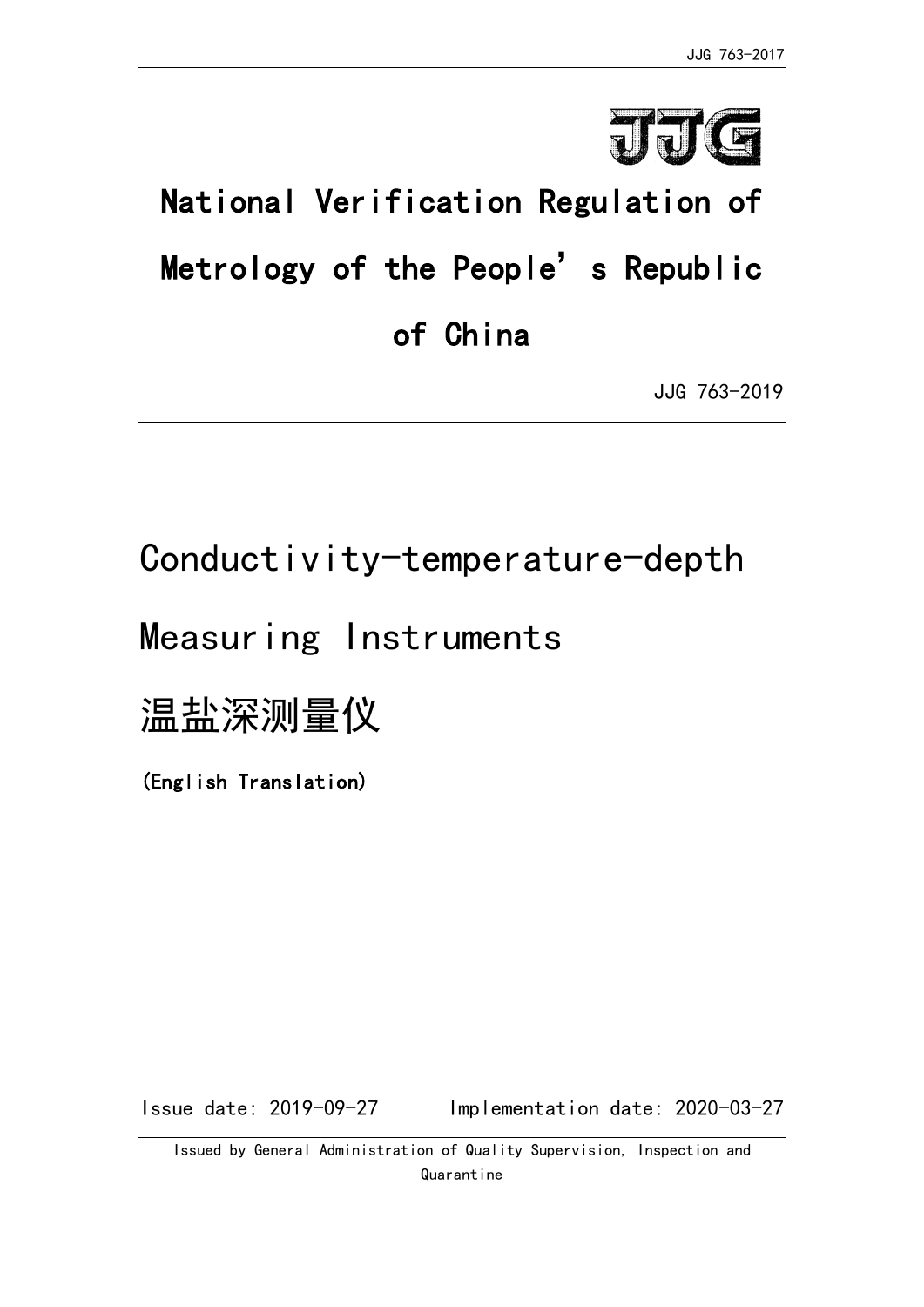# Verification Regulation of CTD

Measuring Instruments

JJG763-2019 replaces JJG763-2002

The preparing unit: National Technical Committee on Metrology of Measuring Instruments for Ocean The main drafting unit: National Center of Ocean Standards and Metrology

The National Technical Committee on Metrology of Measuring Instruments for Ocean has been entrusted with the interpretation of this regulation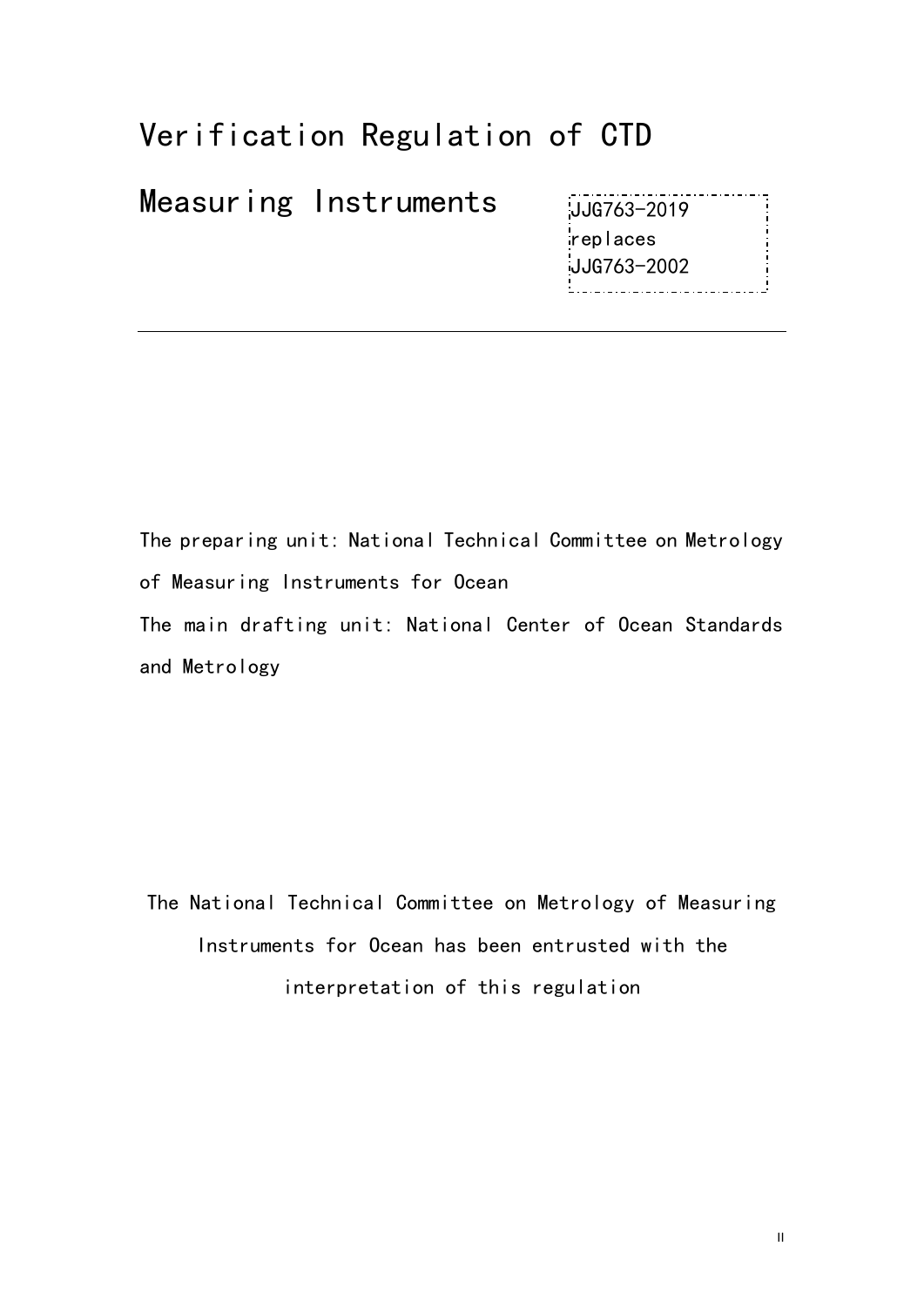The main drafters of this regulation:

Suo Lili (National Center of Ocean Standards and Metrology, China)

Zhu Haiqing (National Center of Ocean Standards and Metrology, China)

 Wang Jun (National Center of Ocean Standards and Metrology, China)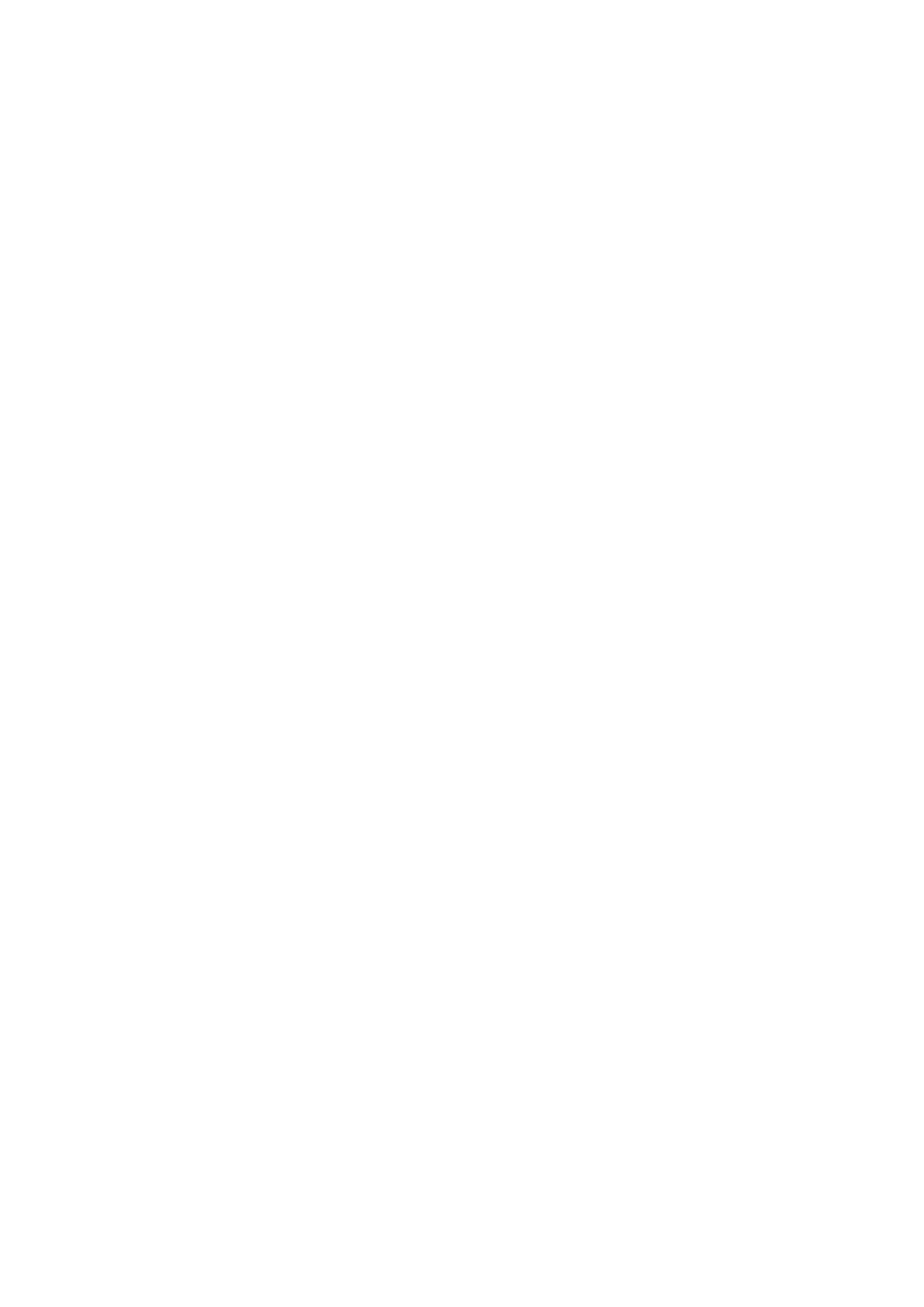# Contents

| Reference Format of Inside Information for Verification Certificate / Notice of |
|---------------------------------------------------------------------------------|
|                                                                                 |
|                                                                                 |
|                                                                                 |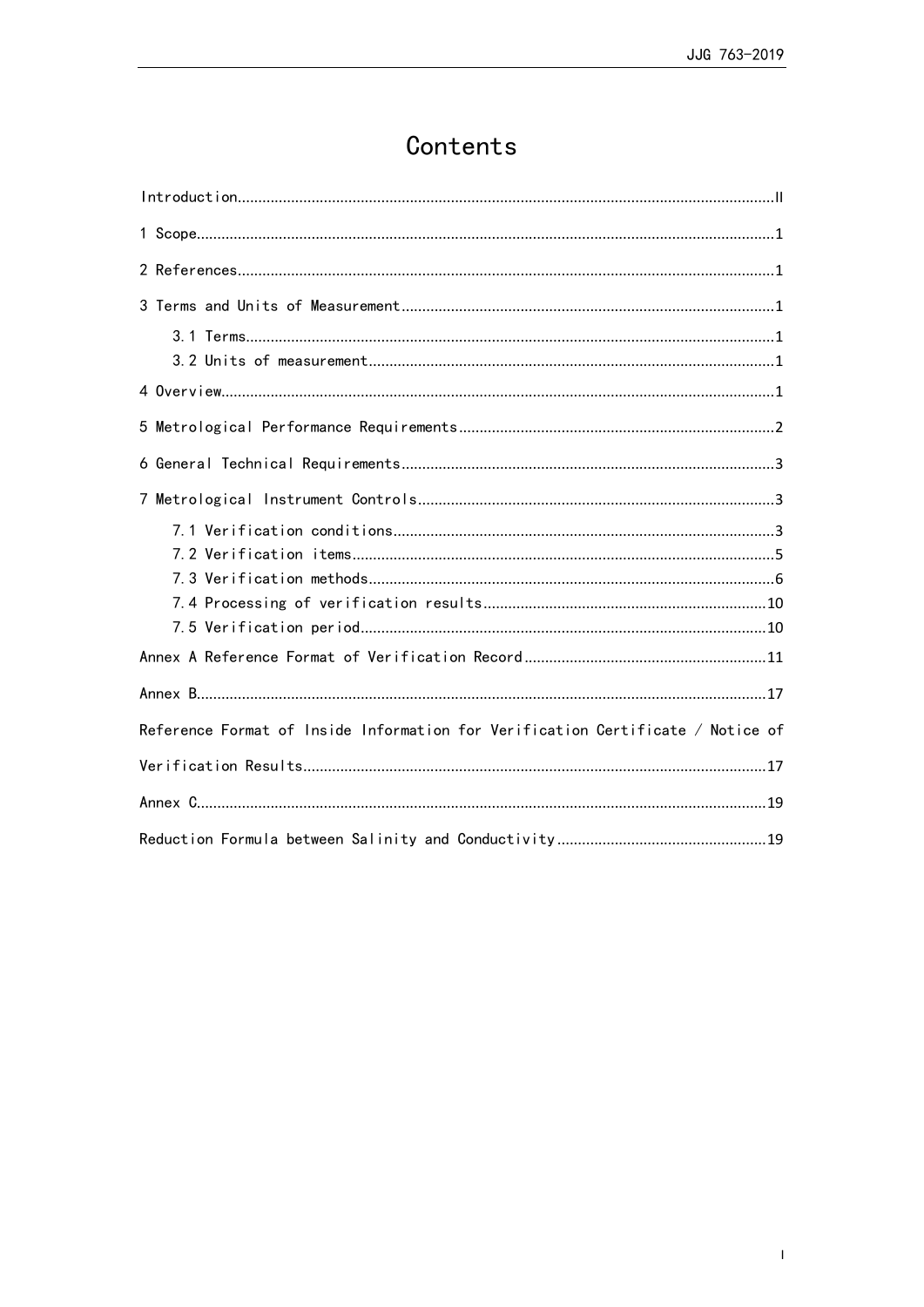# Introduction

In comparison with version JJG763-2002, the changes in the technical part of this regulation (with the exception of editorial modifications) are mainly:

-- Added references (see 2).

-- Added terms and units of measurement (see 3).

-- Modifications to the principle, structure, usage and schematic diagram of the instrument (see 4).

-- Modifications to the metrological performance requirements of the instruments (see 5).

-- Modifications to the general technical requirements (see 6).

-- Modifications to the requirements and verification regulations of metrological standard instruments used for pressure verification (see 7).

-- Modifications to the verification record format (see Annex A).

-- Modifications to the inside information and format of the verification certificate/notice of verification results (see Annex B).

-- Refined reduction formula between salinity and conductivity (see Annex  $C)$ .

-- Delete Annex B in the previous version.

The previous edition was:

 $-$  JJG763-2002.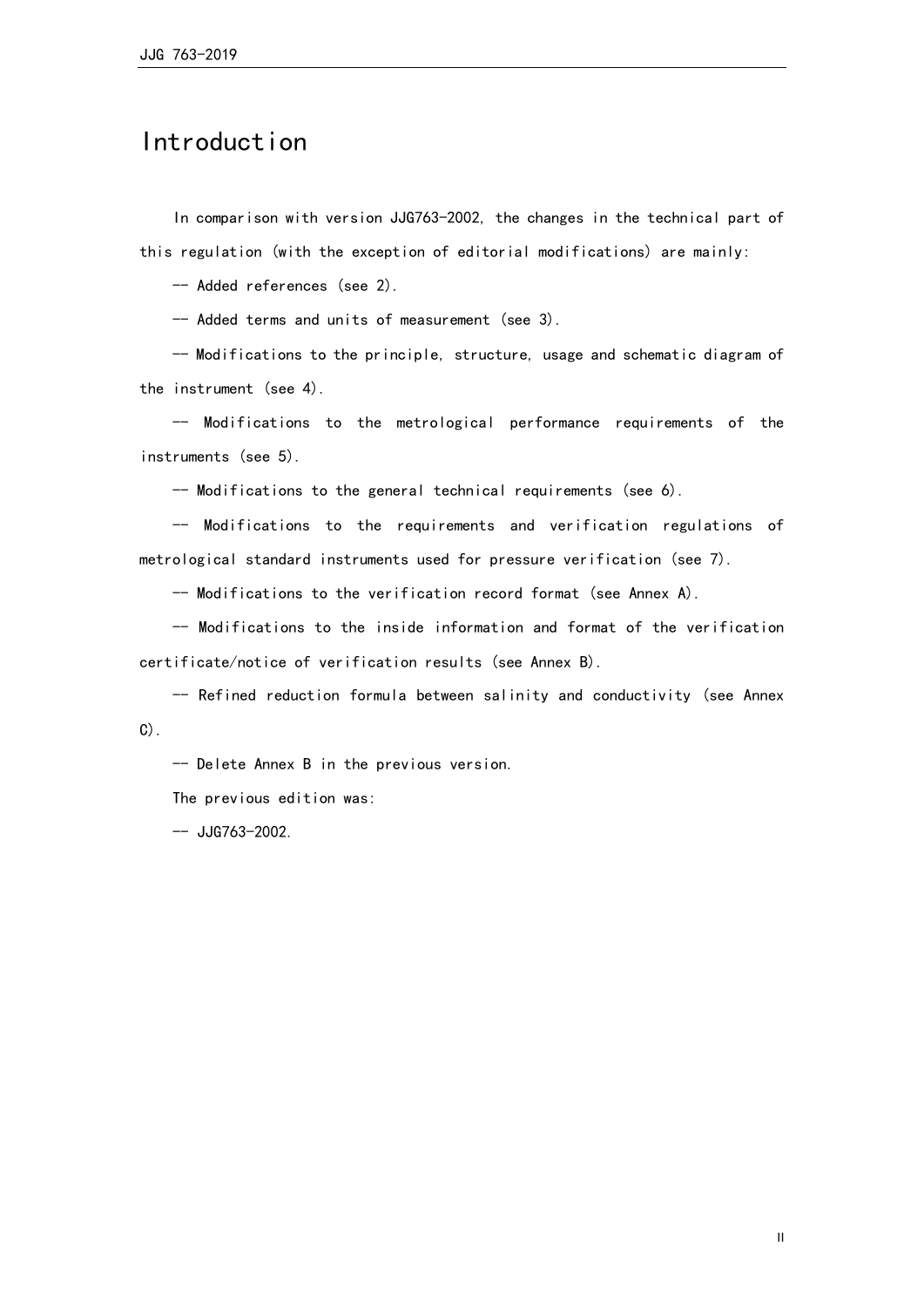# Verification Regulation of CTD Measuring Instruments

#### 1 Scope

This regulation is applicable to the initial verification, subsequent verification and in-use inspection of conductivity-temperature-depth (CTD) measuring instruments.

#### 2 References

This regulation references the following documents:

JJG875 verification regulation of digital pressure gauge

For dated references, only the edition cited applies. For an undated reference, the latest edition of the referenced document referred to (including any amendments) applies.

#### 3 Terms and Units of Measurement

#### 3.1 Terms

#### 3.1.1 CTD measuring instrument

An instrument that automatically measures the temperature, conductivity (or salinity) and depth of seawater.

#### 3.1.2 Conductivity of seawater

The physical quantity of seawater electrical conductivity, defined as the conductivity of seawater with a length of 1 m and a cross-sectional area of 1  $\mathrm{m}^2$ , related to seawater salinity, temperature, pressure and other factors.

#### 3.2 Units of measurement

Temperature unit: Celsius degree  $(°C)$ ;

Conductivity unit: siemens per meter (S/m); millisiemens per centimeter (mS/cm); and

Pressure unit: Pascal (Pa).

#### 4 Overview

CTD is mainly used for the field measurement of seawater temperature, conductivity (salinity) and depth. It is divided into self-contained and direct-

1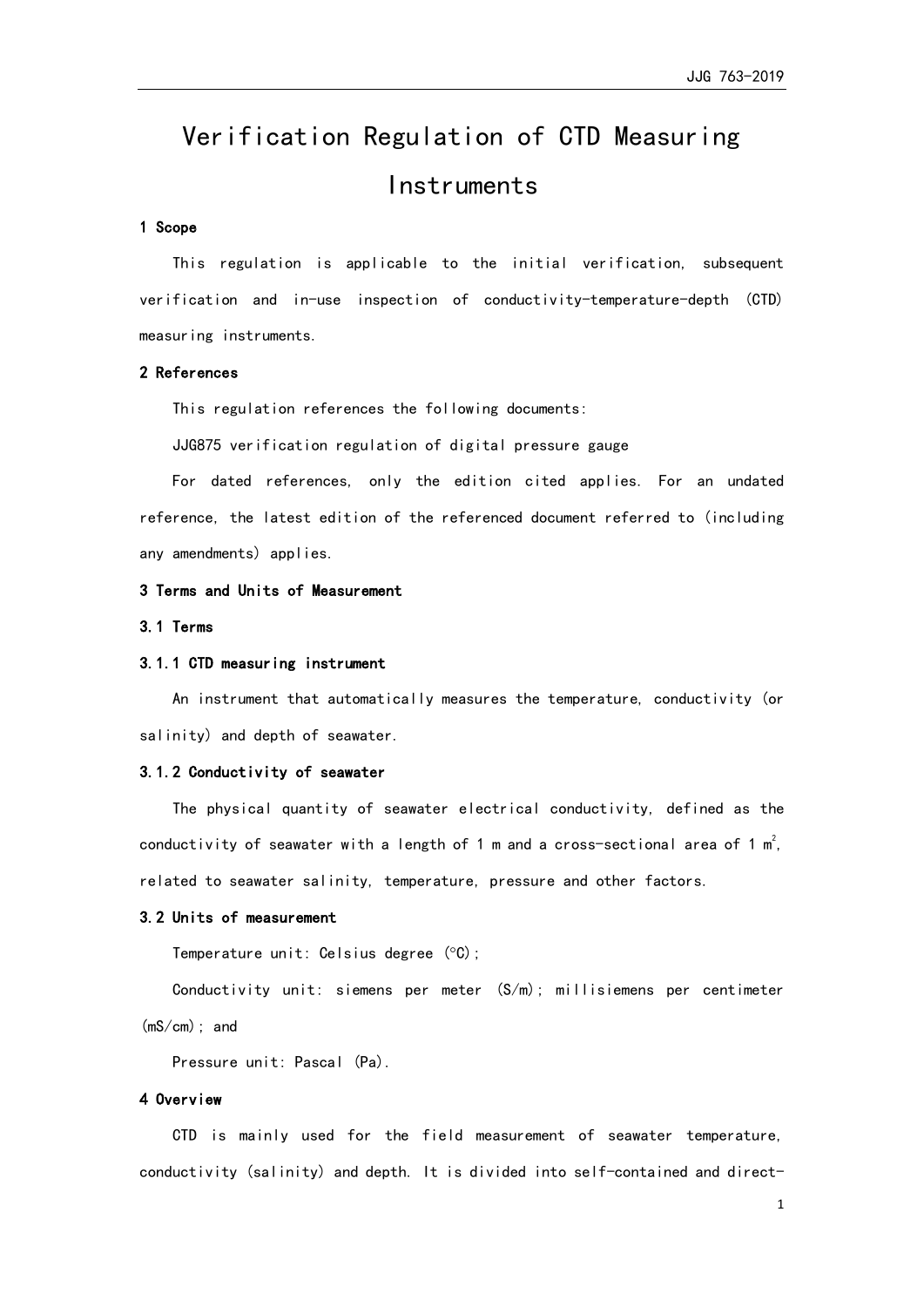reading types according to the different forms of recording. Self-contained CTD is equipped with storage and an independent power supply; its data can be read in the laboratory after measurement; and it is normally applied in long-term use in shallow coastal areas. Underwater, direct-reading CTD is not provided with storage and an independent power supply: the power is supplied through an armored cable from the water units on the deck. The parameters measured by an underwater vehicle are transmitted to the water vehicle for display and recording in real time, and they are often combined with a multi-channel sampler for rapid profile measurement. It is mainly applied for short-term use at every site of marine research activity.

The appearance and structure of self-contained and direct-reading CTD are basically the same (Figure 1).





#### 5 Metrological Performance Requirements

#### 5.1 Indication error

The different grades of CTD temperature indication, conductivity indication and pressure indication errors shall not exceed the maximum permissible error requirements in Table 1.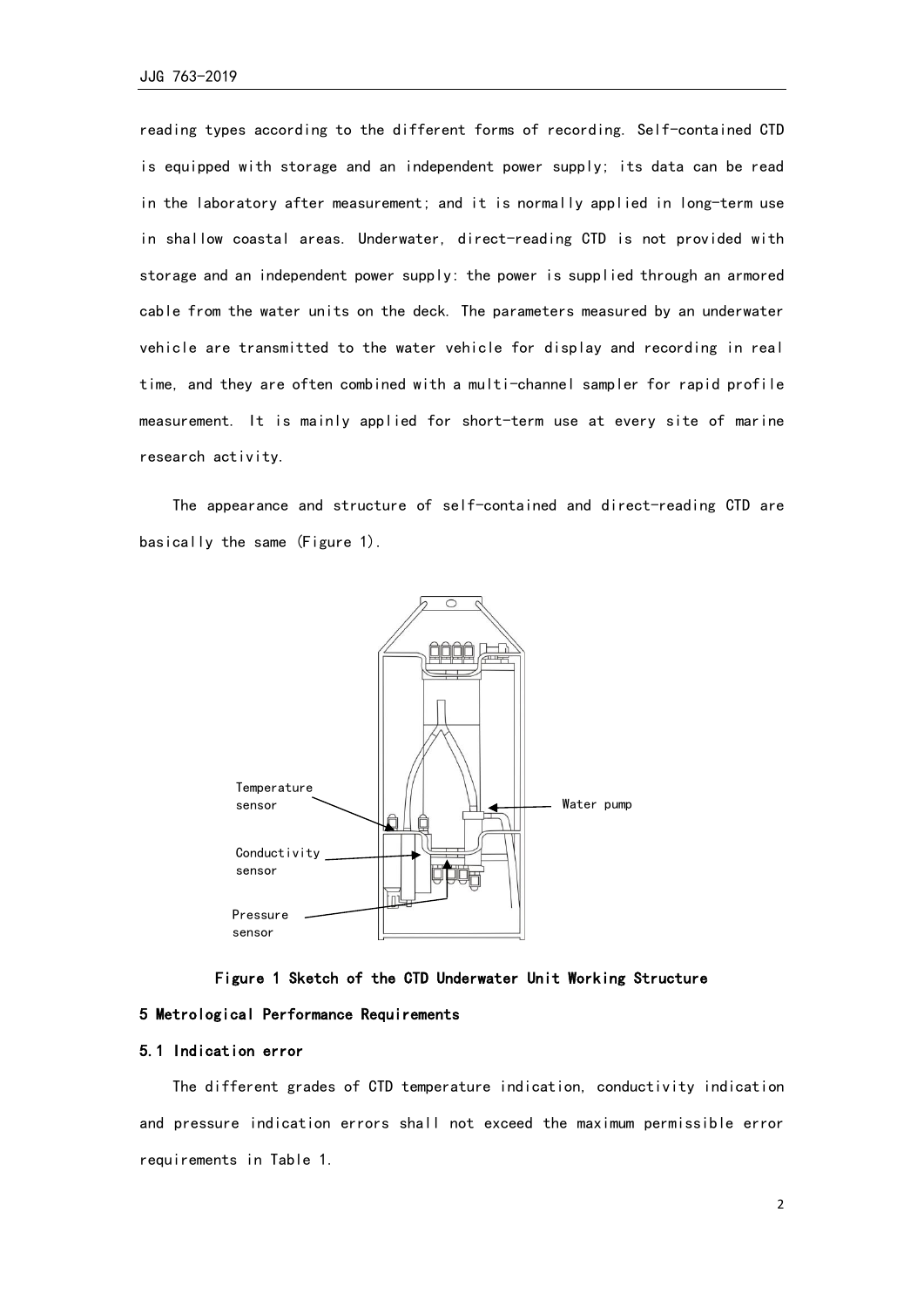#### 5.2 Repeatability of measurement

The repeatability of temperature, conductivity and pressure shall not exceed the repeatability of measurement requirements shown in Table 1.

|              | Accuracy class                                           | Level 1          | Level 2         | Level 3          |  |
|--------------|----------------------------------------------------------|------------------|-----------------|------------------|--|
|              | Range                                                    | $-2$ to 40       | $-2$ to 40      | $-2$ to 40       |  |
|              | <b>Maximum</b>                                           |                  |                 |                  |  |
| Temperature  | permissible                                              | ± 0.003          | ± 0.02          | $±$ 0.1          |  |
| $^{\circ}$ C | error                                                    |                  |                 |                  |  |
|              | Repeatability of                                         | $\leq 0.001$     | $\leq 0.006$    | $\leqslant$ 0.03 |  |
|              | measurement                                              |                  |                 |                  |  |
|              | Range                                                    | $0$ to $70$      | $0$ to $70$     | $0$ to $70$      |  |
|              | <b>Maximum</b>                                           |                  |                 |                  |  |
| Conductivity | permissible                                              | ± 0.005          | ± 0.02          | $±$ 0.1          |  |
| mS/cm        | error                                                    |                  |                 |                  |  |
|              | Repeatability of                                         | $\leq 0.0016$    | $\leq 0.006$    | $\leqslant$ 0.03 |  |
|              | measurement                                              |                  |                 |                  |  |
|              | <b>Maximum</b>                                           |                  |                 |                  |  |
| Pressure     | permissible                                              | $±$ 0.05% FS     | $±$ 0.1% FS     | $±$ 0.5% FS      |  |
| MPa          | error                                                    |                  |                 |                  |  |
|              | Repeatability of                                         | $\leq 0.016%$ FS | $\leq$ 0.03% FS | $\leq$ 0.16% FS  |  |
|              | measurement                                              |                  |                 |                  |  |
|              | Note: FS in Table 1 is the abbreviation of "full scale." |                  |                 |                  |  |

Table 1 CTD Metrological Performance Requirements

#### 6 General Technical Requirements

The surface coating of the CTD shell shall be even and firm without any apparent damage that may affect normal performance testing. The CTD shall be labeled with its name and model, manufacturer, date of manufacture and serial number. The fasteners and connectors of the CTD shall be neither loose nor damaged.

#### 7 Metrological Instrument Controls

Metrological instrument controls include initial verification, subsequent verification and in-use inspection of CTD.

#### 7.1 Verification conditions

7.1.1 Metrological standard instrument and supporting equipment

7.1.1.1 Metrological standard instrument and supporting equipment used for temperature and conductivity verification of CTD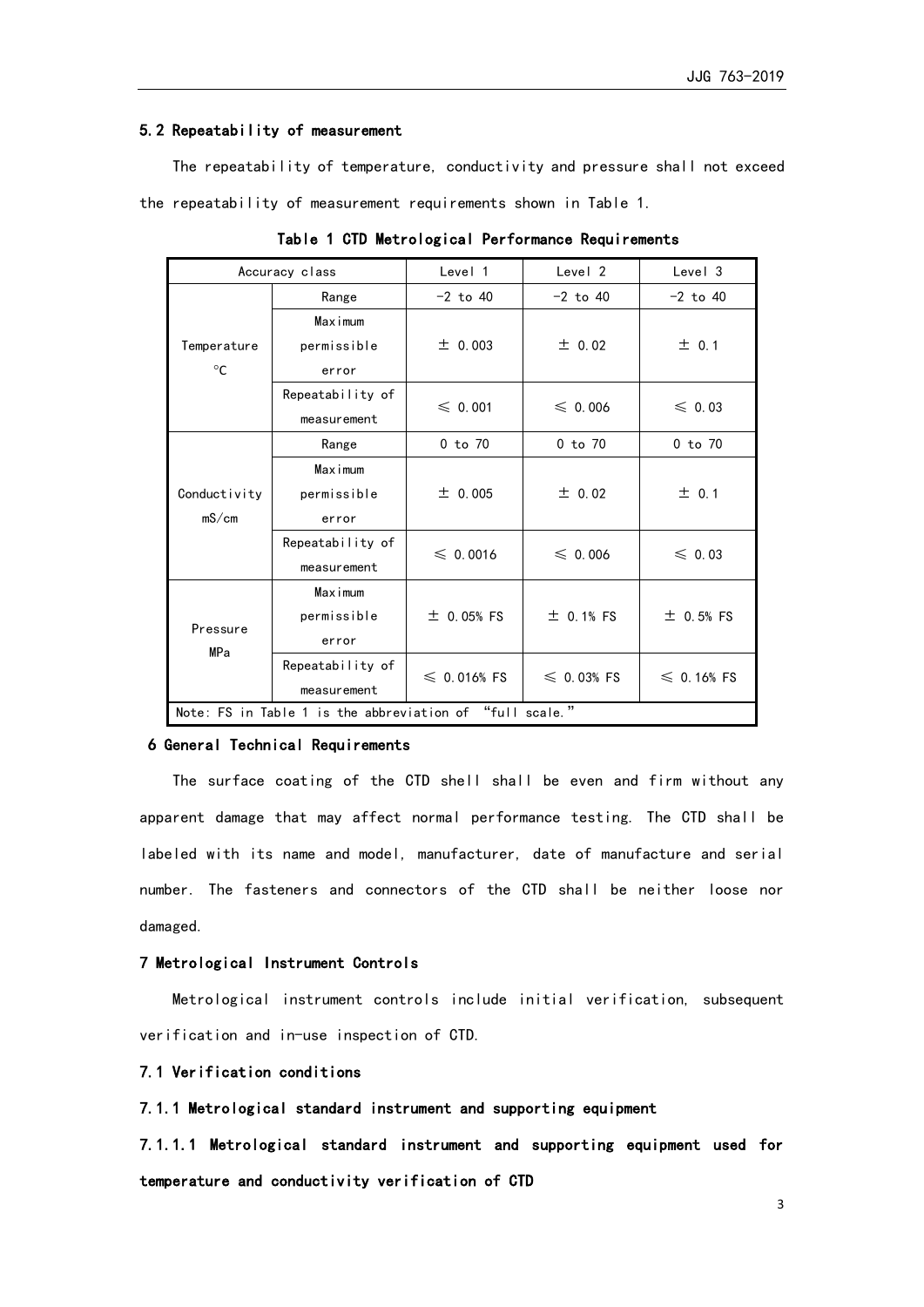Main metrological standard instruments and supporting equipment used for temperature and conductivity verification of different grades of CTD are shown in Table 2.

| Accuracy class          | Equipment name                                   | Technical index                                    |  |  |
|-------------------------|--------------------------------------------------|----------------------------------------------------|--|--|
|                         | Standard platinum resistance<br>thermometer      | Working standard                                   |  |  |
|                         | Bridge for measuring temperature                 | Resistance ratio: $\pm$ 5 $\times$ 10 <sup>7</sup> |  |  |
|                         |                                                  | Temperature-controlled                             |  |  |
|                         | Seawater thermostatic bath                       | fluctuation: $\leq 0.001$ ° C                      |  |  |
| Level 1 CTD             |                                                  | Temperature field homogeneity:                     |  |  |
|                         |                                                  | $\leqslant$ 0.001 $^{\circ}$ C                     |  |  |
|                         | Water triple point cell                          | Uncertainty $\langle 0.4 \text{ mK} \rangle$       |  |  |
|                         | Chinese primary standard                         |                                                    |  |  |
|                         | seawater                                         | Level 1                                            |  |  |
|                         | Laboratory salinometer                           | $MPE: \pm 0.002$                                   |  |  |
|                         | Standard platinum resistance                     | First-class                                        |  |  |
|                         | thermometer                                      |                                                    |  |  |
|                         | Bridge for measuring temperature                 | Resistance ratio: $\pm$ 2× 10 <sup>-6</sup>        |  |  |
|                         |                                                  | Temperature-controlled                             |  |  |
| Level 2 CTD             | Seawater thermostatic bath                       | fluctuation: $\leq 0.005$ ° C                      |  |  |
|                         |                                                  | Temperature field homogeneity:                     |  |  |
|                         |                                                  | $\leqslant$ 0.005 °C                               |  |  |
|                         | Chinese series standard seawater                 | Level <sub>2</sub>                                 |  |  |
|                         | Laboratory salinometer                           | $MPE: \pm 0.002$                                   |  |  |
|                         | Standard platinum resistance                     | Second-class                                       |  |  |
|                         | thermometer                                      |                                                    |  |  |
|                         | Bridge for measuring temperature                 | Resistance ratio: $\pm$ 1×10 <sup>-5</sup>         |  |  |
|                         |                                                  | Temperature-controlled                             |  |  |
| Level 3 CTD             | Seawater thermostatic bath                       | fluctuation: $\leqslant$ 0.02 °C                   |  |  |
|                         |                                                  | Temperature field homogeneity:                     |  |  |
|                         |                                                  | $\leqslant$ 0.02 °C                                |  |  |
|                         | Chinese series standard seawater                 | Level <sub>2</sub>                                 |  |  |
|                         | Laboratory salinometer                           | $MPE: \pm 0.005$                                   |  |  |
| $N_{\alpha+\alpha}$ , 1 | Ctondard platinum resistance thormometer Chinese | nuimauu atandaud aagustau                          |  |  |

Table 2 Technical Index of Main Metrological Standard Instruments and Supporting Equipment Used for Temperature and Conductivity Verification of CTD

Note: 1. Standard platinum resistance thermometer, Chinese primary standard seawater and Chinese series standard seawater are the main metrological instruments for verification; bridge for measuring temperature, seawater thermostatic bath and laboratory salinometer are the main supporting equipment.

2. Seawater thermostatic bath contains natural ocean water with a salinity of 35.

3. MPE in Table 2 is the abbreviation of "maximum permissible error."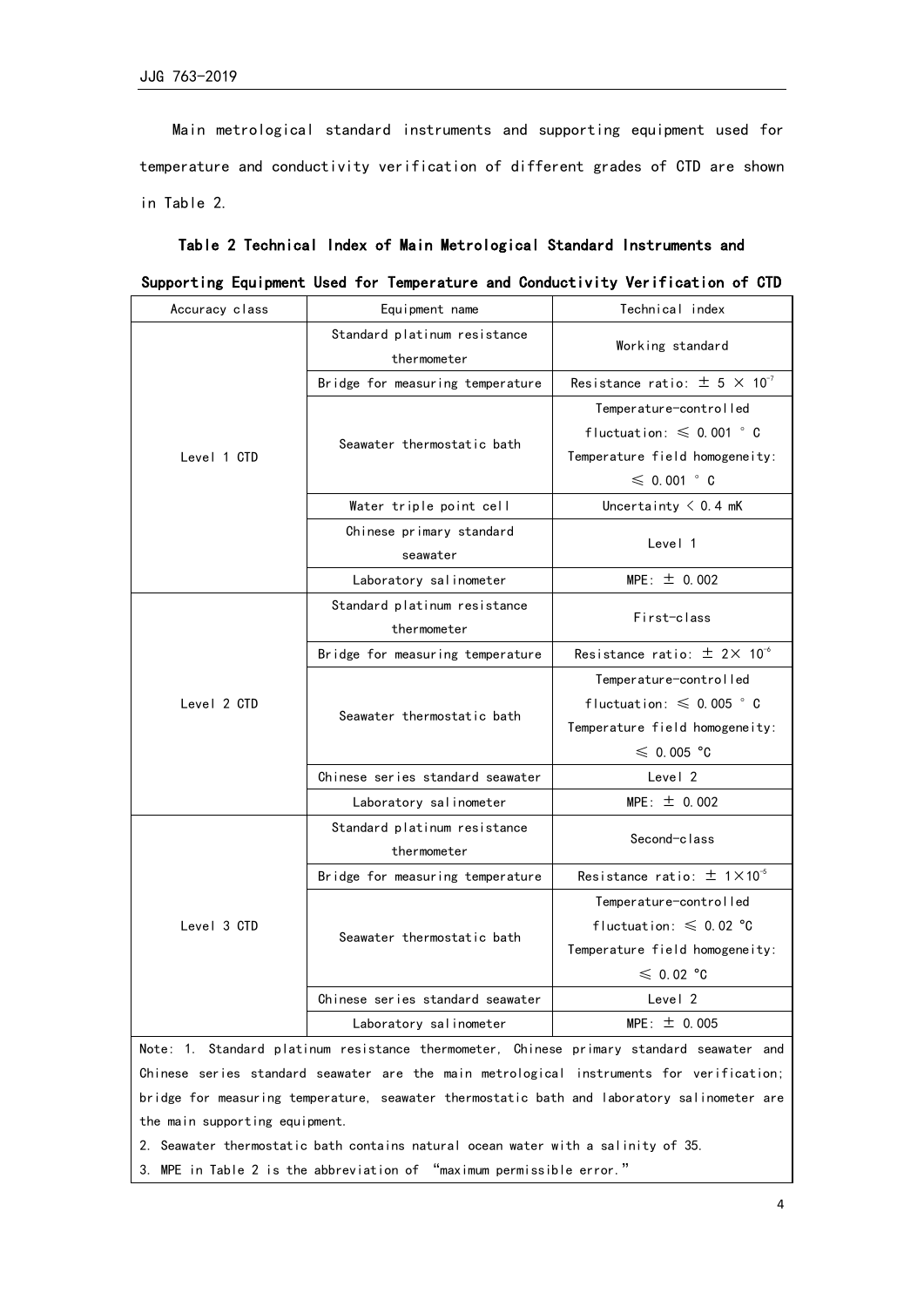7.1.1.2 Metrological standard instrument and supporting equipment used for pressure verification of CTD

Standard instruments for CTD pressure verification are chosen according to JJG875 Verification Regulation of Digital Pressure Gauge, and the piston pressure gauge or digital pressure gauge can be selected. The measurement range of the selected pressure standard instrument shall be greater than or equal to the measurement range of the CTD pressure. The absolute value of maximum permissible error for the pressure standard instrument shall not be greater than one-third of the absolute value of the maximum permissible error for the CTD pressure.

For measurement instruments of atmospheric pressure, the measurement range shall not be less than 600 to 1100 hPa, and the maximum permissible error shall not be greater than  $\pm$  0.3 hPa.

An air thermostat can be used for temperature compensation performance verification. The measurement range shall not be less than −2 to 35 °C, and the temperature fluctuation shall not be greater than 1 °C.

#### 7.1.2 Verification environment

Ambient temperature:  $(20 \pm 5)$  ° C, in which the ambient environment for Level 1 CTD pressure verification is  $(20 \pm 1)$  ° C;

Relative humidity: 20% to 80%.

Supply voltage:  $(220 \pm 22)$  V.

Supply frequency:  $(50 \pm 2)$  Hz.

#### 7.2 Verification items

Verification items are shown in Table 3.

| Serial<br>number | Verification items                          | Initial<br>verification | Subsequent<br>verification | In-use<br>inspection |
|------------------|---------------------------------------------|-------------------------|----------------------------|----------------------|
|                  | Appearance inspection                       | +                       | $\ddot{}$                  | +                    |
| 2                | Temperature indication<br>error             | +                       | $\ddot{}$                  | +                    |
| 3                | Repeatability of<br>temperature measurement | +                       |                            |                      |

Table 3 List of Verification Items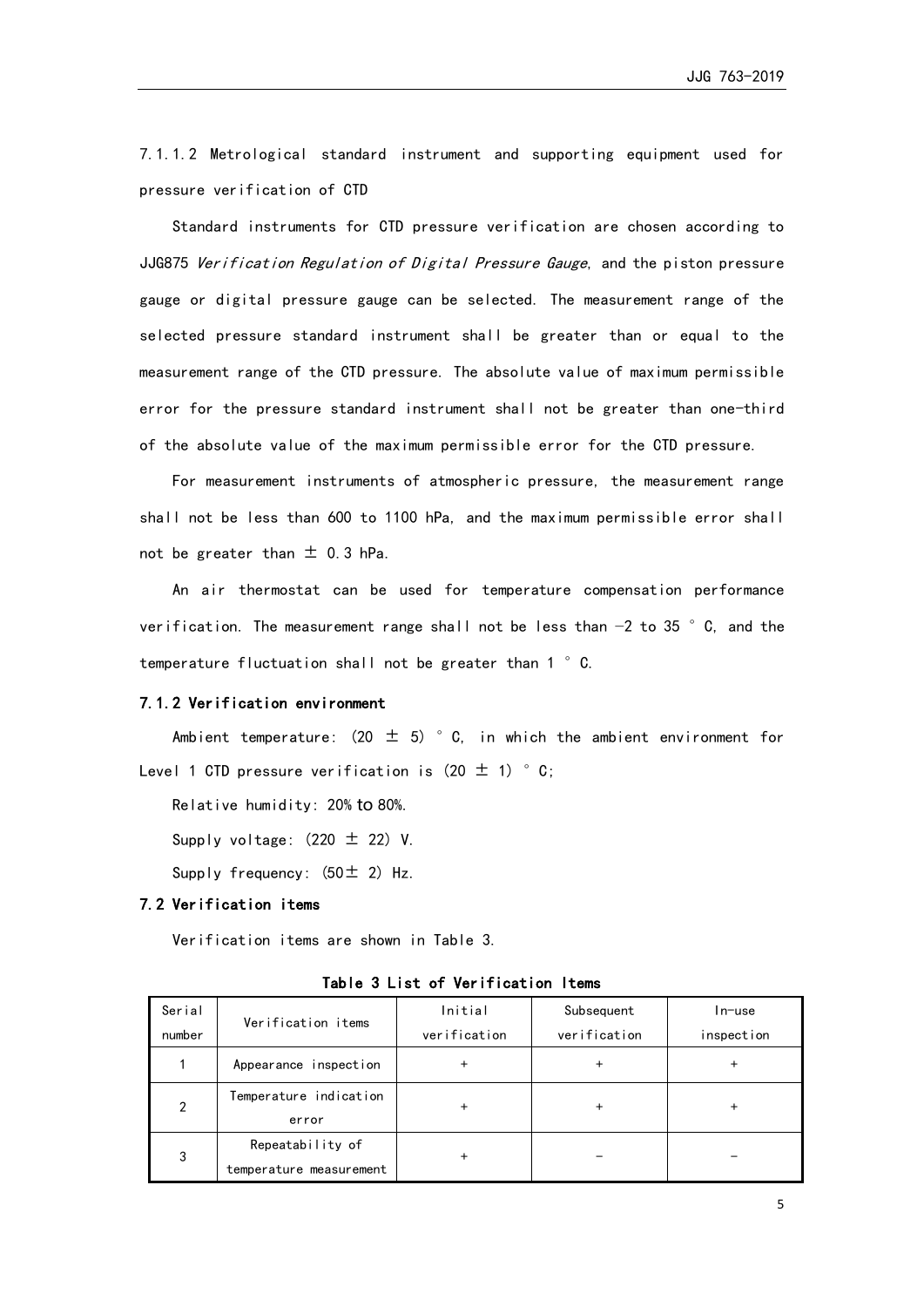| 4                                                                                   | Conductivity indication | $\ddot{}$ | $+$ | $\ddot{}$ |  |  |  |
|-------------------------------------------------------------------------------------|-------------------------|-----------|-----|-----------|--|--|--|
|                                                                                     | error                   |           |     |           |  |  |  |
|                                                                                     | Repeatability of        |           |     |           |  |  |  |
| 5                                                                                   | conductivity            | $\ddot{}$ |     |           |  |  |  |
|                                                                                     | measurement             |           |     |           |  |  |  |
|                                                                                     | Pressure indication     |           |     |           |  |  |  |
| 6                                                                                   | error                   | $\ddot{}$ | $+$ | $\ddot{}$ |  |  |  |
|                                                                                     | Repeatability of        |           |     |           |  |  |  |
|                                                                                     | pressure measurement    | $\ddot{}$ |     |           |  |  |  |
| Note:                                                                               |                         |           |     |           |  |  |  |
| $"$ +"<br>represents items to be verified; "-" represents items not to be verified. |                         |           |     |           |  |  |  |

2. If maintenance has a significant impact on the metrological performance of CTD, its subsequent verification shall be carried out according to the initial verification items.

#### 7.3 Verification methods

#### 7.3.1 Inspection of appearance

Visually and manually check the appearance of the CTD; it should comply with the requirements in clause 6 General Technical Requirements of this regulation.

#### 7.3.2 Indication error and repeatability of temperature

7.3.2.1 The verification points of Grade 1 CTD temperature indication error are 35 °C, 30 °C, 25 °C, 20 °C, 15 °C, 10 °C, 5 °C, 0 °C and  $-2$  °C. No fewer than five temperature points shall be selected for Grades 2 and 3 CTD.

7.3.2.2 The temperature of seawater in the thermostatic bath shall be controlled at 35 °C. The standard platinum resistance thermometer and CTD are placed in the seawater thermostatic bath at the same time, with the standard platinum resistance thermometer as close as possible to the position of the CTD temperature sensor.

7.3.2.3 When the temperature at the verification points are stabilized, the data are recorded for 3 min by the bridge and CTD at the same time, with no fewer than 10 sets of readings. The arithmetic mean value of the corresponding temperature readings shall be taken as the standard temperature value and CTD temperature indication at the verification point, respectively, and recorded in the format shown in Annex A.

7.3.2.4 The next verification point is performed in the order of cooling until all temperature points are completed.

7.3.2.5 Calculate the indication error as per Formula (1):

6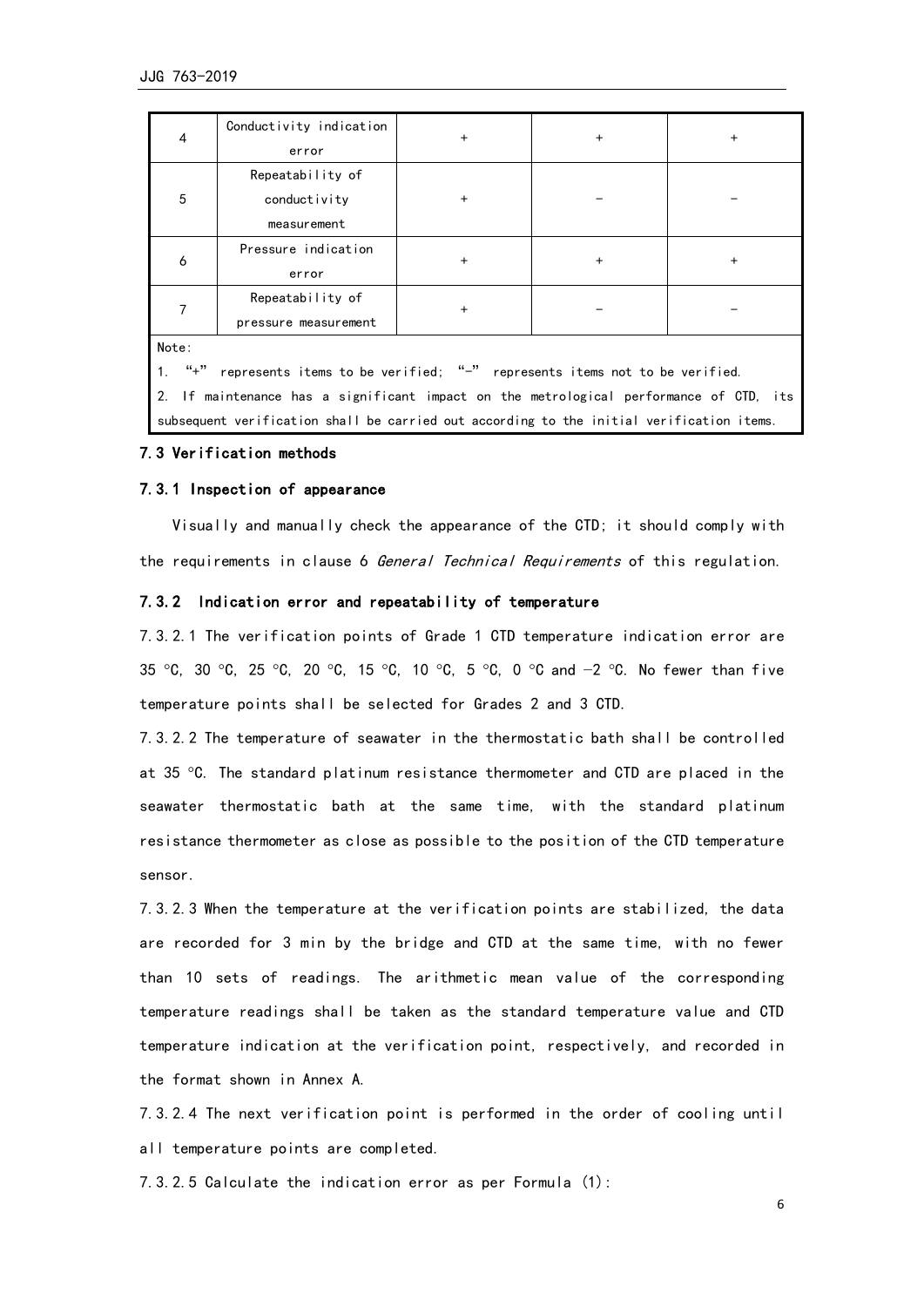$$
\Delta t_i = t_i - t_{is} \tag{1}
$$

where:

 $\Delta t$ ,-- Temperature indication error of CTD at the  $i^{th}$  verification point,  $^{\circ}$ C:

 $t_i$  -- CTD temperature indication at the  $i^{th}$  verification point,  $\partial C$ ; and

 $t_{is}$  — Standard temperature value at the  $i^{th}$  verification point,  $^\circ$ C.

Take the maximum absolute value of  $\Delta t_i$  as the temperature indication error of CTD.

7.3.2.6 The verification point of the instrument temperature repeatability is 15  $°C.$  When the temperature at the verification point has stabilized, repeat step 7.3.2.3 and complete six measurements.

7.3.2.7 Calculate the instrument temperature repeatability as per Formula (2):

$$
\sigma_t = \sqrt{\frac{\sum_{i=1}^n (t_i - \bar{t})^2}{n-1}} \tag{2}
$$

where:

 $\sigma_t$  -- Temperature repeatability of CTD, °C;  $t_i$  -- CTD temperature indication at the  $\ell^{\text{th}}$  measurement,  $^{\circ}$ C;

 $\bar{t}$  -- Arithmetic mean value of CTD at the  $n^{\text{th}}$  measurement,  $^\circ \text{C}$ ; and

 $n$  -- Number of measurements ( $n = 6$ ).

7.3.3 Indication error and repeatability of conductivity

7.3.3.1 Conductivity indication errors and temperature indication errors shall be carried out simultaneously in the thermostatic seawater bath.

7.3.3.2 When the temperature at the verification point described in 7.3.2.3 is stable, measure the CTD conductivity for 3 min with no fewer than 10 sets of readings. At the same time, number and set aside one bottle of the seawater sample with its sampling tube and plug-in bottle cap.

7.3.3.3 The seawater samples are measured by a laboratory salinometer, with each sample bottle of seawater being measured twice. Arithmetic mean value is taken as the standard salinity value of the verification point, and the standard conductivity value is calculated at the corresponding temperature in accordance with Annex C.

7.3.3.4 Calculate the indication error as per Formula (3):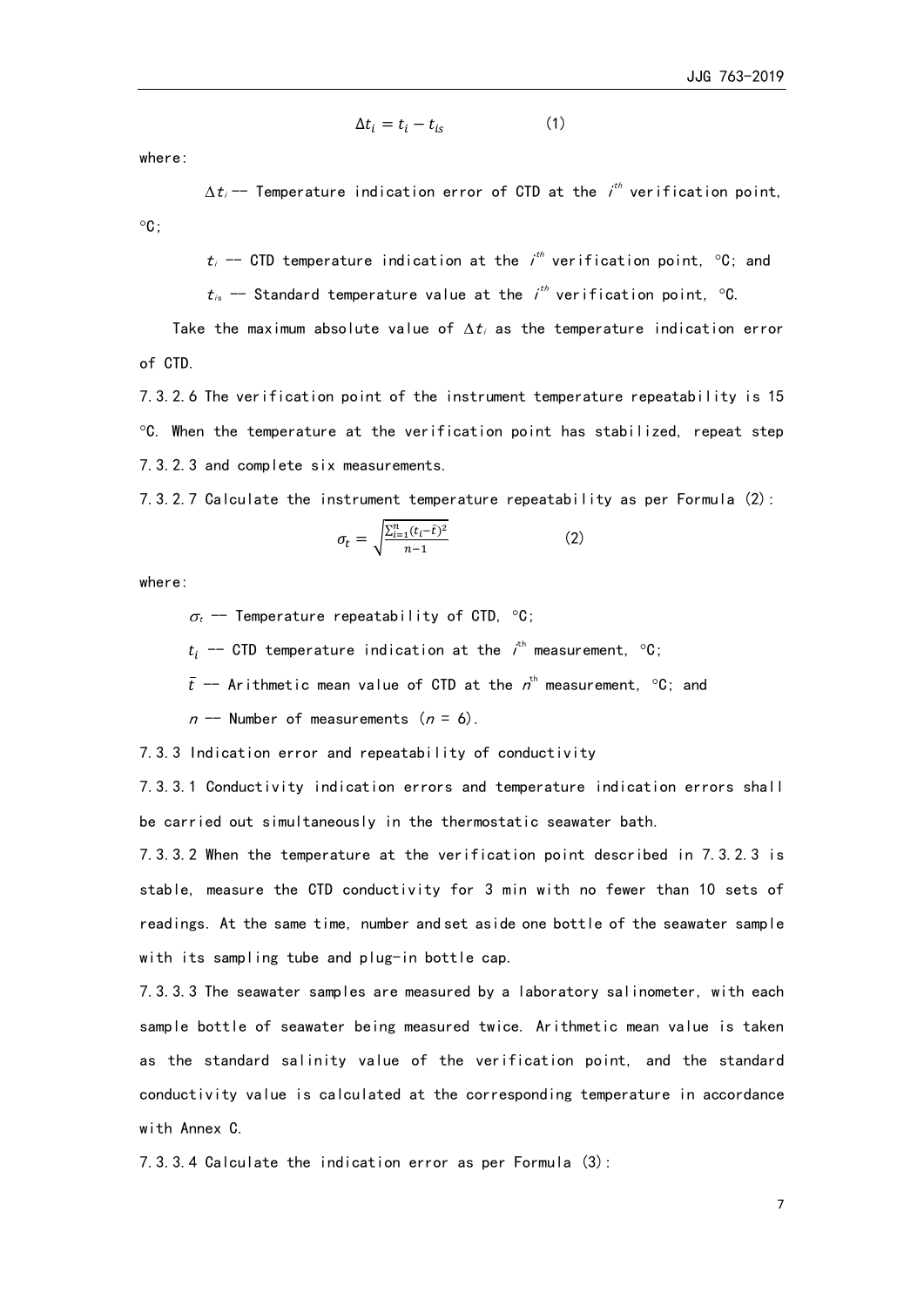$$
\Delta c_i = c_i - c_{is} \tag{3}
$$

where:

∆ $c_i$  -- Conductivity indication error of CTD at the  $i^{\rm \scriptscriptstyle th}$  verification point, mS/cm;

 $c_i$  -- CTD conductivity indication at the  $i^{\rm th}$  verification point, mS/cm; and

 $c_{is}$  — Standard conductivity value at the  $i^{th}$  verification point, mS/cm.

Take the maximum absolute value of  $\Delta c_i$  as the conductivity indication error of CTD.

7.3.3.5 Conductivity and temperature repeatability are carried out simultaneously. When the temperature of the verification point has stabilized, repeat steps 7.3.3.2–7.3.3.3 and complete six measurements.

7.3.3.6 Calculate the instrument conductivity repeatability as per Formula (4):

$$
\sigma_c = \sqrt{\frac{\sum_{i=1}^{n} (c_i - \bar{c})^2}{n - 1}}
$$
 (4)

where:

 $\sigma_c$  -- Conductivity repeatability of CTD, mS/cm;  $c_i$  -- Conductivity of CTD at the  $i^{th}$  measurement, mS/cm;  $\bar{c}$ -- Arithmetic mean value of CTD at the  $n^{\text{th}}$  measurement, mS/cm; and  $n$  -- Number of measurements ( $n=6$ ).

#### 7.3.4 Indication error and repeatability of pressure

7.3.4.1 The pressure verification points shall be uniformly selected with no fewer than seven points within the pressure range of the CTD. Pressure verification shall be carried out in the order of step-up and then step-down. 7.3.4.2 The CTD is placed on the workbench of the pressure standard instrument and the lift platform is adjusted so that the position of the CTD pressure sensor is consistent with the reference position of the pressure standard instrument (especially for the pressure standard instrument using oil medium). The pressure standard instrument and CTD pressure sensor are connected. If the CTD has a zero correction function, it shall be set to zero before connection; if the CTD does not have a zero correction function, this operation is not required.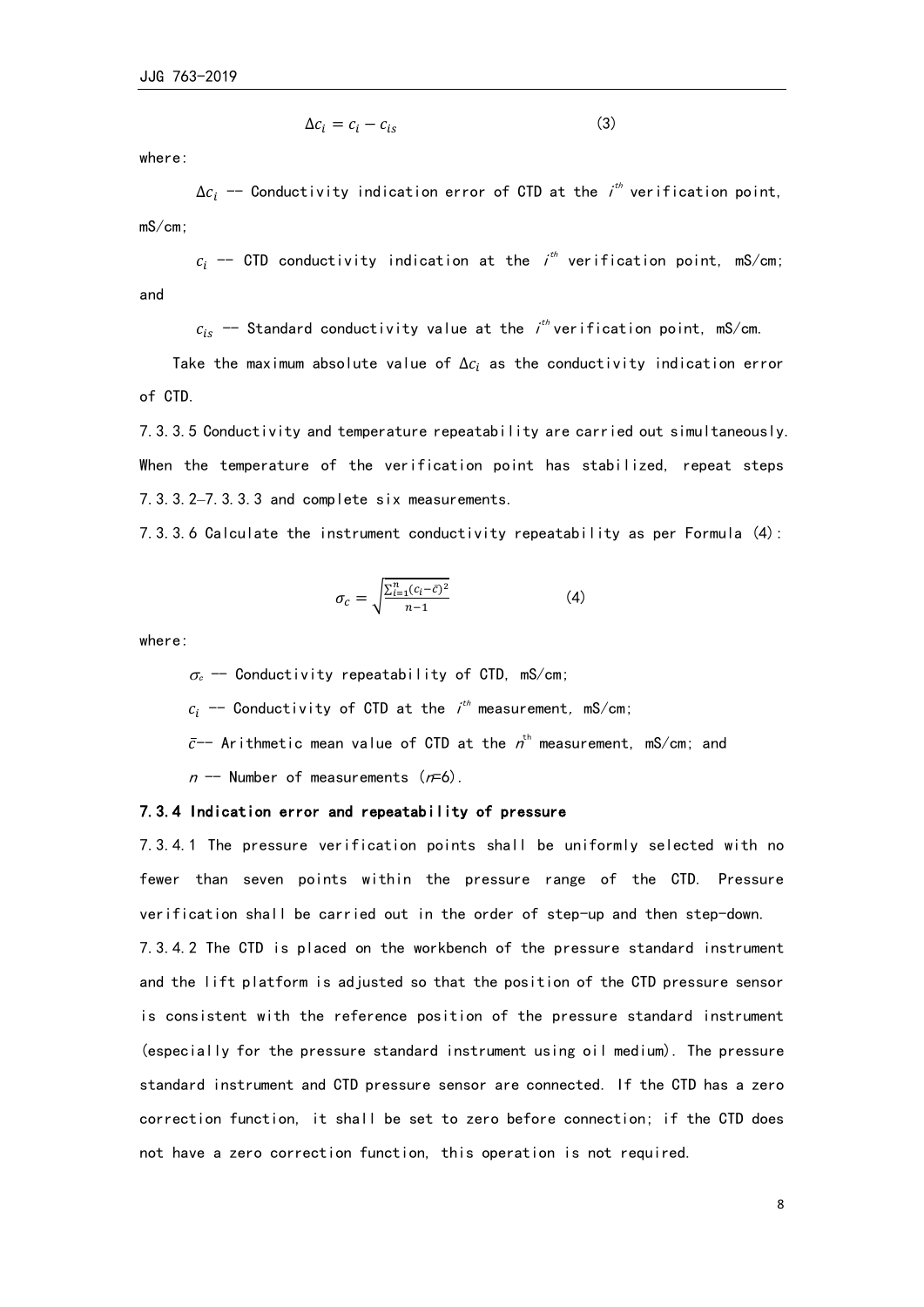7.3.4.3 After each pressure verification point has stabilized, CTD measurement data shall be no fewer than 10 sets, and the arithmetic mean value shall be taken as the pressure indication.

7.3.4.4 When CTD pressure measurement has temperature compensation, temperature compensation performance verification shall be carried out. The CTD is placed in the air thermostat and the instrument position is adjusted so that the pressure sensor is consistent with the reference position of the pressure standard instrument (especially for the pressure standard instrument using oil medium). The pressure standard instrument and the CTD pressure sensor are connected. The compensation temperature points are selected at 30  $\degree$ C and 0  $\degree$ C and a step-up and step-down process shall be performed at each compensation temperature point. The operational procedures are the same as in 7.3.4.3.

7.3.4.5 Calculate the indication error as per Formula (5):

$$
\Delta p_i = p_i - p_{is} \tag{5}
$$

where:

 $\Delta p_i$  -- Pressure indication error of CTD at the  $i^{th}$ pressure verification point, Pa;

 $p_i$  -- CTD pressure indication at the  $i^{\scriptscriptstyle th}$  pressure verification point, Pa; and  $p_{is}$  -- Standard pressure value at the  $i^{\prime\prime}$  pressure verification point, Pa.

Take the maximum absolute value of  $\Delta p_i$  as the pressure indication error of CTD.

7.3.4.6 For instrument pressure repeatability, select the maximum pressure value as the verification point, repeat step 7.3.4.3 and complete six measurements. After each measurement, the pressure standard instrument needs to be rebalanced before the next measurement.

7.3.4.7 Calculate the instrument pressure repeatability as per Formula (6):

$$
\sigma_p = \sqrt{\frac{\sum_{i=1}^{n} (p_i - \bar{p})^2}{n-1}}
$$
 (6)

where:

 $\sigma_{p}$  -- Pressure repeatability of CTD, Pa;

 $p_i$  -- CTD pressure value at the  $i^{\rm th}$  measurement, Pa;

 $\bar{p}$  -- Arithmetic mean value of CTD at the  ${\color{black} n^{\scriptscriptstyle\text{th}}}$  measurement, Pa; and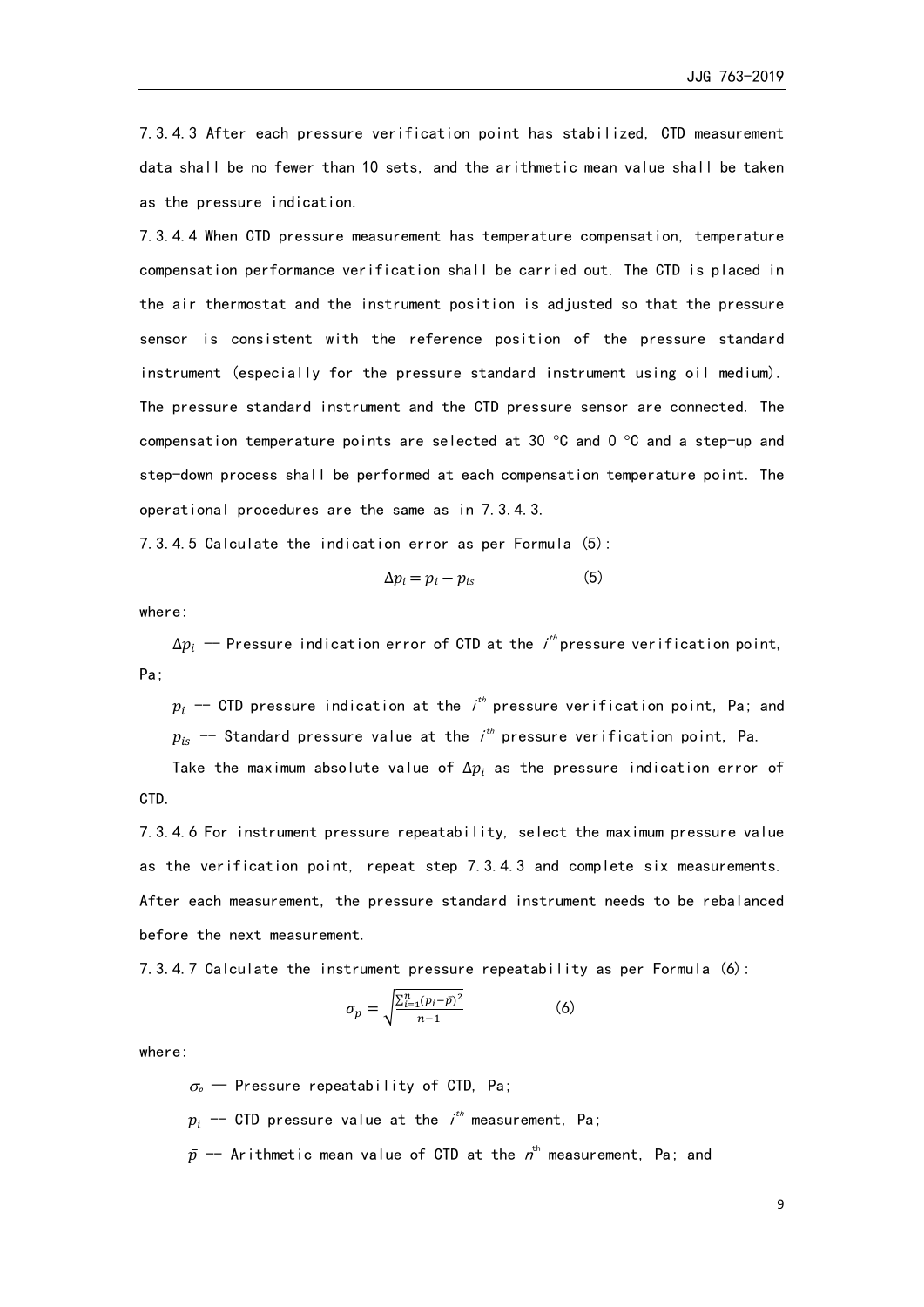$n$  -- Number of measurements ( $n = 6$ ).

#### 7.4 Processing of verification results

A CTD that meets all indexes is qualified; any CTD with one non-conformance is unqualified after verification. A certificate of verification shall be issued to those that qualified.

A CTD that is unqualified after verification can be degraded to a lower level, but must meet all technical indexes of the CTD at the next level. If the CTD is still unqualified after degradation, a notice of verification results shall be issued to indicate the non-conformance item.

#### 7.5 Verification period

The CTD verification period is generally less than 1 year. To ensure the quality of CTD measurement data, it is suggested that subsequent verification is carried out before and after going out to sea.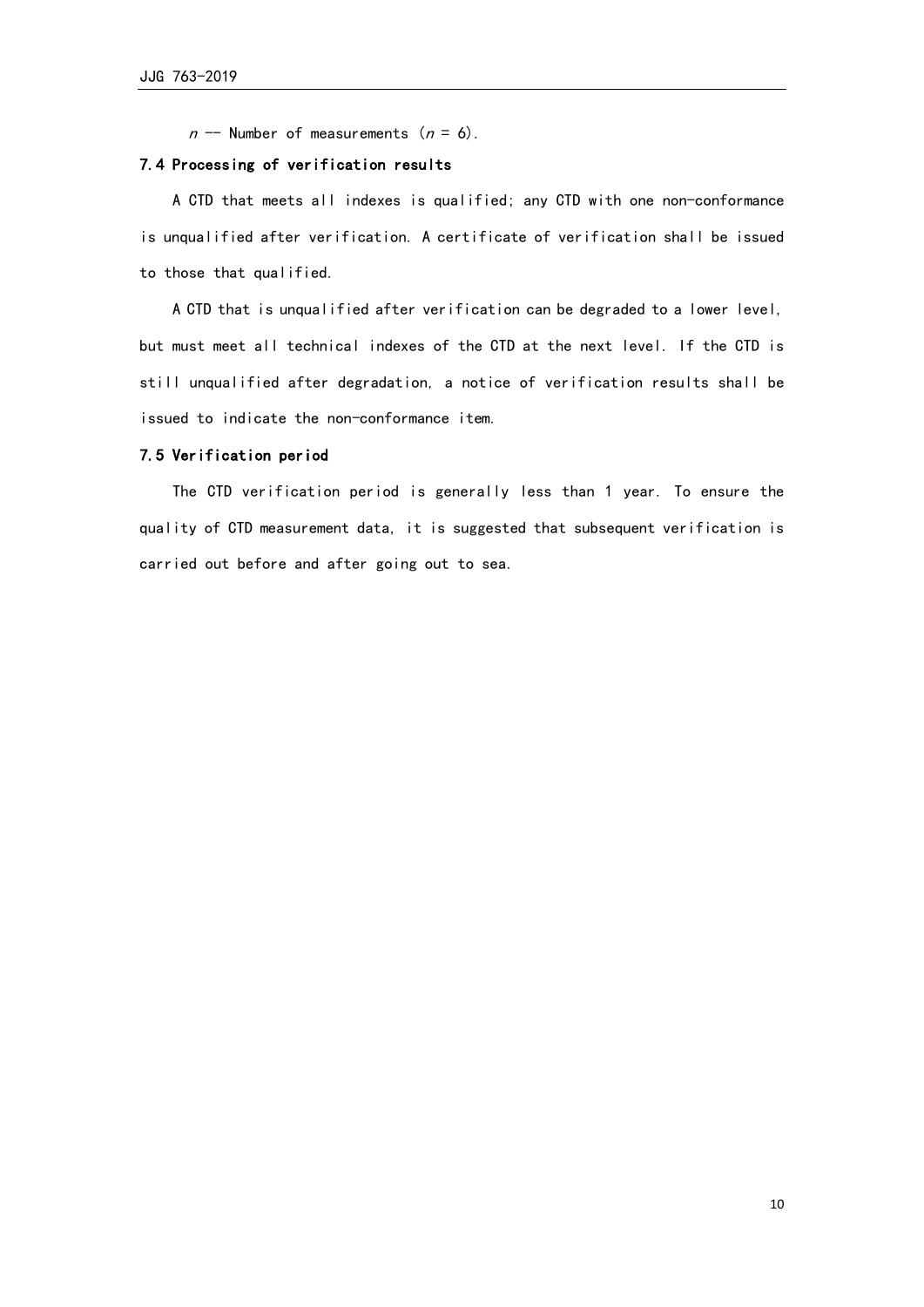#### Annex A

## Reference Format of Verification Record

| Product name |             |                                                                  |                   |            | Serial no.             |  |             |                  |  |  |
|--------------|-------------|------------------------------------------------------------------|-------------------|------------|------------------------|--|-------------|------------------|--|--|
| Model        |             |                                                                  |                   |            | Sensor no.             |  |             |                  |  |  |
| Instrument   |             |                                                                  |                   |            | Uncertainty or         |  |             |                  |  |  |
|              |             |                                                                  |                   |            | accuracy class or      |  |             |                  |  |  |
| measurement  |             |                                                                  |                   |            | maximum permissible    |  |             |                  |  |  |
| range        |             | error                                                            |                   |            |                        |  |             |                  |  |  |
| Verification |             |                                                                  |                   |            |                        |  |             |                  |  |  |
| basis        |             |                                                                  |                   |            |                        |  |             |                  |  |  |
|              |             |                                                                  |                   |            | Verification items     |  |             |                  |  |  |
| No.          |             | Verification items                                               |                   |            |                        |  |             | Conclusion       |  |  |
|              |             |                                                                  |                   |            |                        |  |             |                  |  |  |
|              |             |                                                                  |                   |            |                        |  |             |                  |  |  |
|              |             | Main metrological instrument and equipment used for verification |                   |            |                        |  |             |                  |  |  |
|              |             |                                                                  |                   |            | Uncertainty or         |  |             |                  |  |  |
| Name         | Measurement |                                                                  |                   |            | accuracy class or      |  | Certificate | Valid until      |  |  |
|              |             | range                                                            |                   |            | maximum                |  | no.         |                  |  |  |
|              |             |                                                                  | permissible error |            |                        |  |             |                  |  |  |
|              |             |                                                                  |                   |            |                        |  |             |                  |  |  |
|              |             |                                                                  |                   |            |                        |  |             |                  |  |  |
|              |             | Verification date, location and environmental conditions         |                   |            |                        |  |             |                  |  |  |
| Date:        |             |                                                                  |                   |            | Location:              |  |             |                  |  |  |
| Temperature: |             |                                                                  |                   |            | Relative humidity:     |  |             |                  |  |  |
|              |             |                                                                  |                   |            | Verification results   |  |             |                  |  |  |
| Verification |             | Standard temperature                                             |                   |            | Instrument temperature |  |             | Indication error |  |  |
| point        |             | value                                                            |                   | indication |                        |  |             | (°C)             |  |  |
| (°C)         |             | (°C)                                                             |                   |            | $(^\circ \text{C})$    |  |             |                  |  |  |
|              |             |                                                                  |                   |            |                        |  |             |                  |  |  |
|              |             |                                                                  |                   |            |                        |  |             |                  |  |  |
|              |             |                                                                  |                   |            |                        |  |             |                  |  |  |
|              |             |                                                                  |                   |            |                        |  |             |                  |  |  |
|              |             |                                                                  |                   |            |                        |  |             |                  |  |  |
|              |             |                                                                  |                   |            |                        |  |             |                  |  |  |
|              |             |                                                                  |                   |            |                        |  |             |                  |  |  |
|              |             |                                                                  |                   |            |                        |  |             |                  |  |  |
|              |             |                                                                  |                   |            |                        |  |             |                  |  |  |

### Table A.1 Verification Record of Temperature Indication Error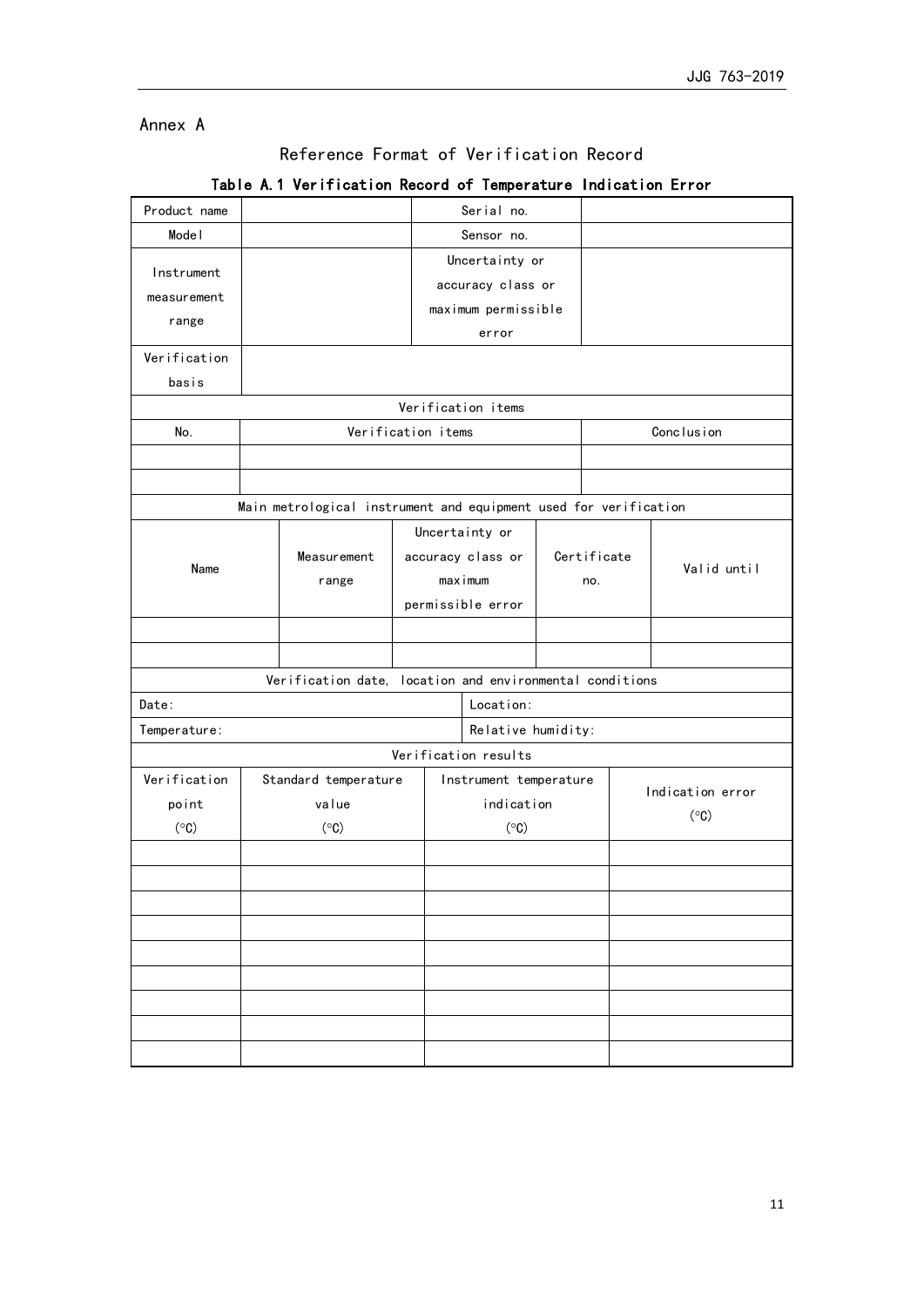| Verification results |                                      |                          |                                      |  |  |  |  |  |  |
|----------------------|--------------------------------------|--------------------------|--------------------------------------|--|--|--|--|--|--|
| No.                  | Instrument temperature value<br>(°C) | Mean temperature<br>(°C) | Measurement<br>repeatability<br>(°C) |  |  |  |  |  |  |
|                      |                                      |                          |                                      |  |  |  |  |  |  |
|                      |                                      |                          |                                      |  |  |  |  |  |  |
|                      |                                      |                          |                                      |  |  |  |  |  |  |
|                      |                                      |                          |                                      |  |  |  |  |  |  |
|                      |                                      |                          |                                      |  |  |  |  |  |  |
|                      |                                      |                          |                                      |  |  |  |  |  |  |

### Table A.2 Verification Record of Temperature Repeatability

Verified by: Checked by: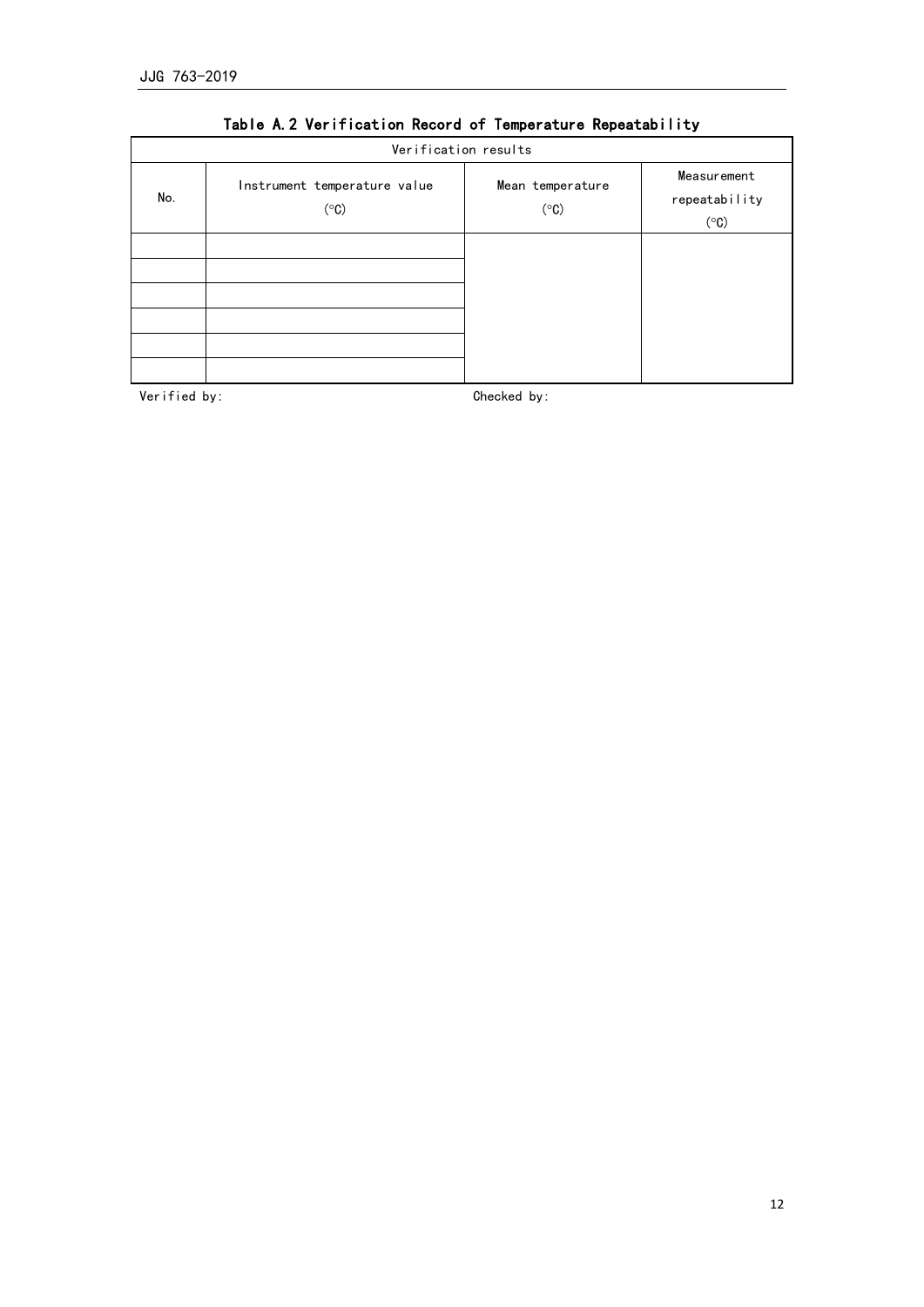| Product name |                                                                  |         |                      | Serial no.         |     |             |                  |  |  |
|--------------|------------------------------------------------------------------|---------|----------------------|--------------------|-----|-------------|------------------|--|--|
| Mode I       | Sensor no.                                                       |         |                      |                    |     |             |                  |  |  |
| Instrument   | Uncertainty or                                                   |         |                      |                    |     |             |                  |  |  |
|              | accuracy class or                                                |         |                      |                    |     |             |                  |  |  |
| measurement  | maximum permissible                                              |         |                      |                    |     |             |                  |  |  |
| range        |                                                                  |         |                      | error              |     |             |                  |  |  |
| Verification |                                                                  |         |                      |                    |     |             |                  |  |  |
| basis        |                                                                  |         |                      |                    |     |             |                  |  |  |
|              |                                                                  |         | Verification items   |                    |     |             |                  |  |  |
| No.          |                                                                  |         | Verification items   |                    |     |             | Conclusion       |  |  |
|              |                                                                  |         |                      |                    |     |             |                  |  |  |
|              |                                                                  |         |                      |                    |     |             |                  |  |  |
|              | Main metrological instrument and equipment used for verification |         |                      |                    |     |             |                  |  |  |
|              |                                                                  |         | Uncertainty or       |                    |     |             |                  |  |  |
|              | Measurement                                                      |         | accuracy class or    |                    |     | Certificate |                  |  |  |
| Name         | range                                                            | maximum |                      |                    | no. | Valid until |                  |  |  |
|              |                                                                  |         | permissible error    |                    |     |             |                  |  |  |
|              |                                                                  |         |                      |                    |     |             |                  |  |  |
|              |                                                                  |         |                      |                    |     |             |                  |  |  |
|              | Verification date, location and environmental conditions         |         |                      |                    |     |             |                  |  |  |
| Date:        |                                                                  |         |                      | Location:          |     |             |                  |  |  |
| Temperature: |                                                                  |         |                      | Relative humidity: |     |             |                  |  |  |
|              |                                                                  |         | Verification results |                    |     |             |                  |  |  |
|              |                                                                  |         | Standard             |                    |     | Instrument  |                  |  |  |
| Verificati   | Standard                                                         |         | conductivity         | conductivity       |     |             | Indication error |  |  |
| on point     | temperature value                                                |         | value                |                    |     | indication  | (mS/cm)          |  |  |
| (°C)         | (°C)                                                             |         | (mS/cm)              |                    |     | (mS/cm)     |                  |  |  |
|              |                                                                  |         |                      |                    |     |             |                  |  |  |
|              |                                                                  |         |                      |                    |     |             |                  |  |  |
|              |                                                                  |         |                      |                    |     |             |                  |  |  |
|              |                                                                  |         |                      |                    |     |             |                  |  |  |
|              |                                                                  |         |                      |                    |     |             |                  |  |  |
|              |                                                                  |         |                      |                    |     |             |                  |  |  |
|              |                                                                  |         |                      |                    |     |             |                  |  |  |
|              |                                                                  |         |                      |                    |     |             |                  |  |  |
|              |                                                                  |         |                      |                    |     |             |                  |  |  |
|              |                                                                  |         |                      |                    |     |             |                  |  |  |

Table A.3 Verification Record of Conductivity Indication Error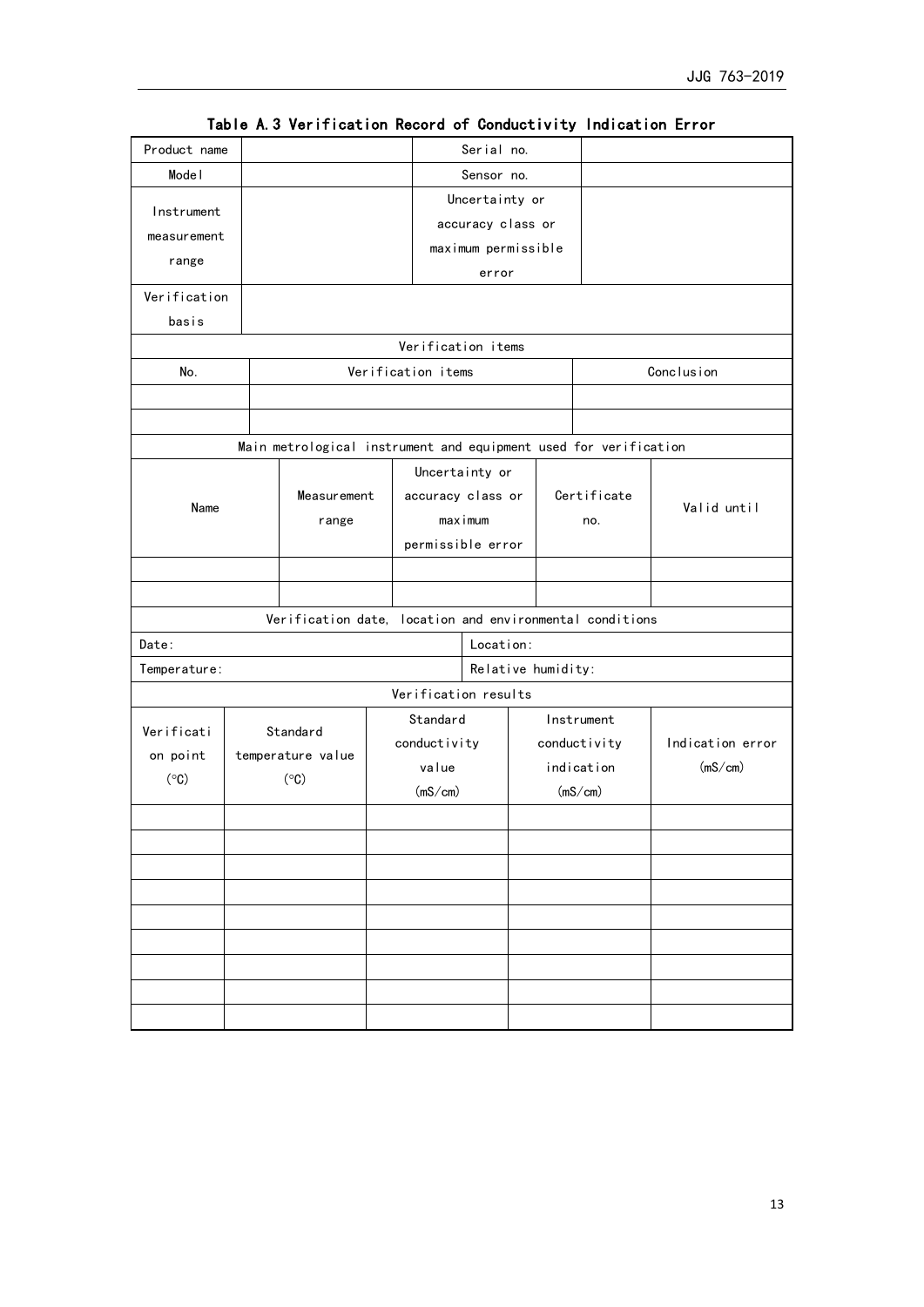| Verification results |                                          |                              |                                         |  |  |  |  |  |  |  |
|----------------------|------------------------------------------|------------------------------|-----------------------------------------|--|--|--|--|--|--|--|
| No.                  | Instrument conductivity value<br>(mS/cm) | Mean conductivity<br>(mS/cm) | Measurement<br>repeatability<br>(mS/cm) |  |  |  |  |  |  |  |
|                      |                                          |                              |                                         |  |  |  |  |  |  |  |
|                      |                                          |                              |                                         |  |  |  |  |  |  |  |
|                      |                                          |                              |                                         |  |  |  |  |  |  |  |

### Table A.4 Verification Record of Conductivity Repeatability

Verified by: Checked by: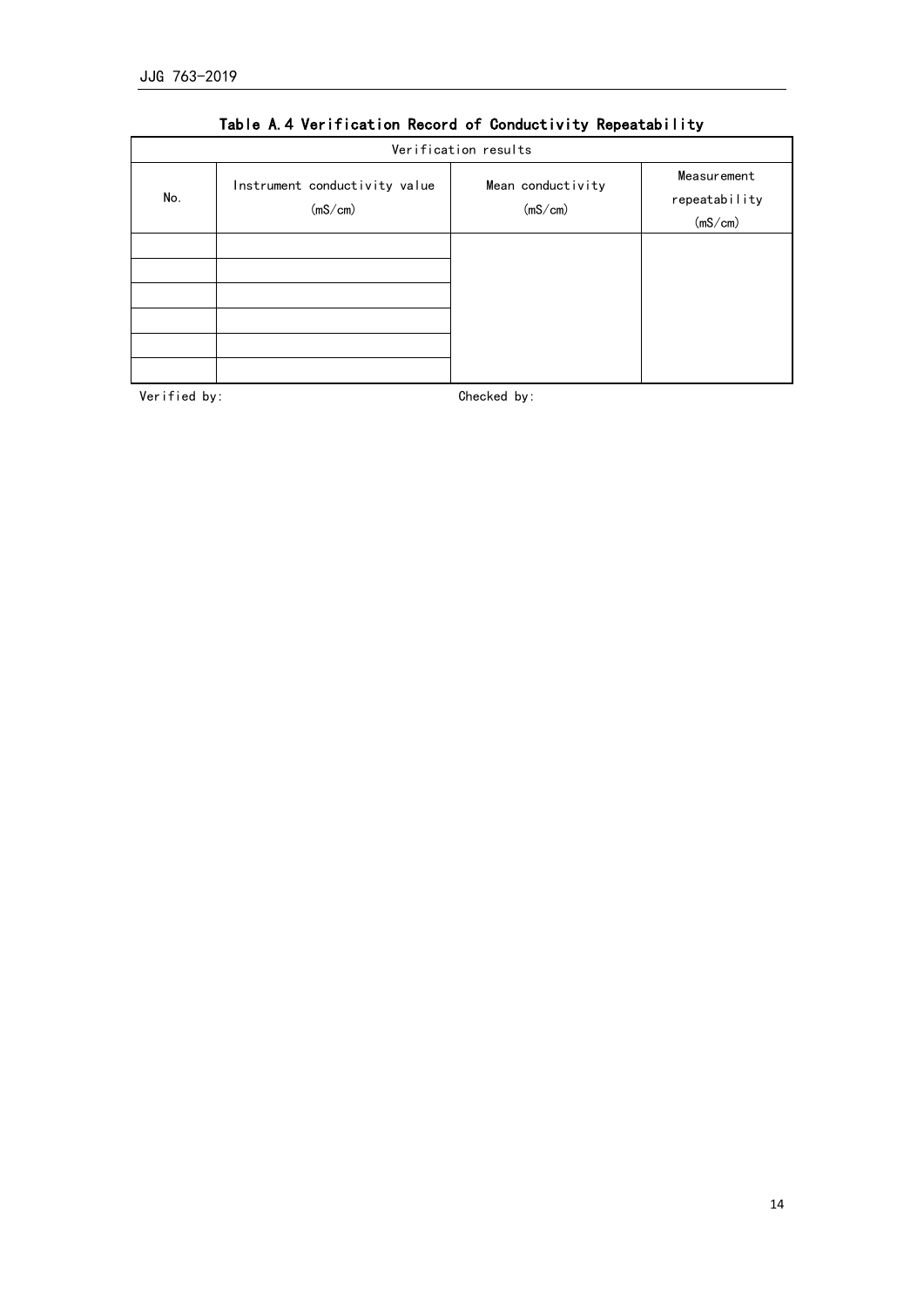| Product name |              |                   |                    | Serial no.                     |  |                                                                  |  |                 |  |
|--------------|--------------|-------------------|--------------------|--------------------------------|--|------------------------------------------------------------------|--|-----------------|--|
| Mode I       |              |                   |                    | Sensor no.                     |  |                                                                  |  |                 |  |
| Instrument   |              |                   |                    | Uncertainty or                 |  |                                                                  |  |                 |  |
| measurement  |              |                   |                    | accuracy class or              |  |                                                                  |  |                 |  |
|              |              |                   |                    | maximum permissible            |  |                                                                  |  |                 |  |
| range        |              |                   |                    | error                          |  |                                                                  |  |                 |  |
| Verification |              |                   |                    |                                |  |                                                                  |  |                 |  |
| basis        |              |                   |                    |                                |  |                                                                  |  |                 |  |
|              |              |                   |                    | Verification items             |  |                                                                  |  |                 |  |
| No.          |              |                   |                    | Verification items             |  |                                                                  |  | Conclusion      |  |
|              |              |                   |                    |                                |  |                                                                  |  |                 |  |
|              |              |                   |                    |                                |  |                                                                  |  |                 |  |
|              |              |                   |                    |                                |  | Main metrological instrument and equipment used for verification |  |                 |  |
|              |              |                   |                    | Uncertainty or                 |  |                                                                  |  |                 |  |
|              | Measurement  |                   |                    | accuracy class or              |  | Certificate                                                      |  |                 |  |
| Name         | range        |                   |                    | maximum                        |  | no.                                                              |  | Valid until     |  |
|              |              | permissible error |                    |                                |  |                                                                  |  |                 |  |
|              |              |                   |                    |                                |  |                                                                  |  |                 |  |
|              |              |                   |                    |                                |  | Verification date, location and environmental conditions         |  |                 |  |
| Date:        |              |                   |                    | Location:                      |  |                                                                  |  |                 |  |
| Temperature: |              |                   | Relative humidity: |                                |  | Pressure:                                                        |  |                 |  |
| Temperature  | compensation |                   |                    |                                |  |                                                                  |  |                 |  |
| verification |              |                   |                    | $\Box$ None (room temperature) |  | $\Box$ 0 $^{\circ}$ C                                            |  | $\square$ 30 °C |  |
|              |              |                   |                    | Verification results           |  |                                                                  |  |                 |  |
|              | Step-up      |                   |                    |                                |  | Step-down                                                        |  |                 |  |
| Standard     | Instrument   |                   | Standard           |                                |  | Instrument                                                       |  |                 |  |
| pressure     | pressure     |                   | Indication         | pressure                       |  | pressure                                                         |  | Indication      |  |
| value        | indication   |                   | error              | value                          |  | indication                                                       |  | error           |  |
| (Pa)         | (Pa)         |                   | (Pa)               | (Pa)                           |  | (Pa)                                                             |  | (Pa)            |  |
|              |              |                   |                    |                                |  |                                                                  |  |                 |  |
|              |              |                   |                    |                                |  |                                                                  |  |                 |  |
|              |              |                   |                    |                                |  |                                                                  |  |                 |  |
|              |              |                   |                    |                                |  |                                                                  |  |                 |  |
|              |              |                   |                    |                                |  |                                                                  |  |                 |  |
|              |              |                   |                    |                                |  |                                                                  |  |                 |  |
|              |              |                   |                    |                                |  |                                                                  |  |                 |  |
|              |              |                   |                    |                                |  |                                                                  |  |                 |  |
|              |              |                   |                    |                                |  |                                                                  |  |                 |  |

Table A.5 Verification Record of Pressure Indication Error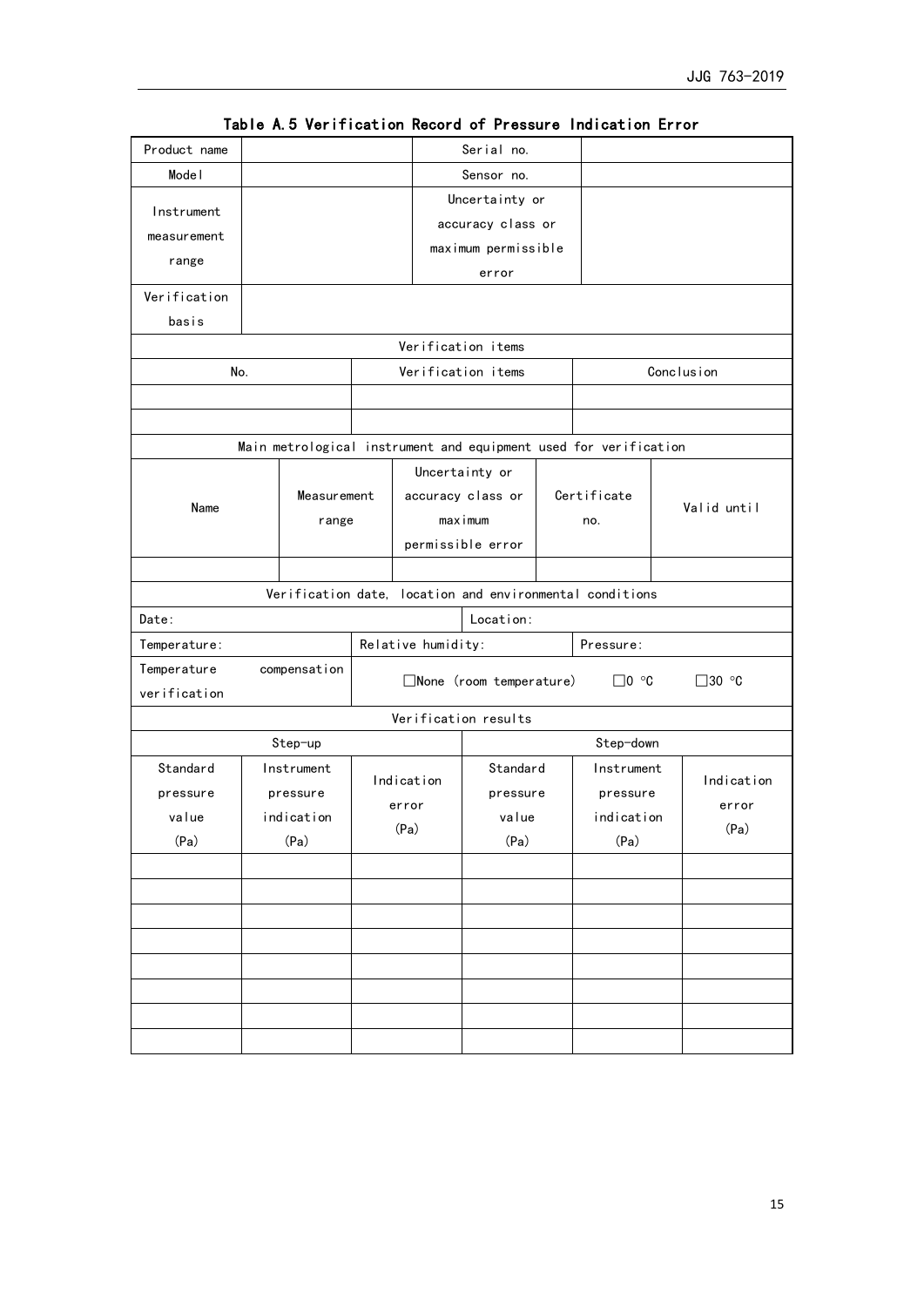|     | Test results                      |                       |                                      |
|-----|-----------------------------------|-----------------------|--------------------------------------|
| No. | Instrument pressure value<br>(Pa) | Mean pressure<br>(Pa) | Measurement<br>repeatability<br>(Pa) |
|     |                                   |                       |                                      |
|     |                                   |                       |                                      |

### Table A.6 Verification Record of Pressure Repeatability

Verified by: Checked by: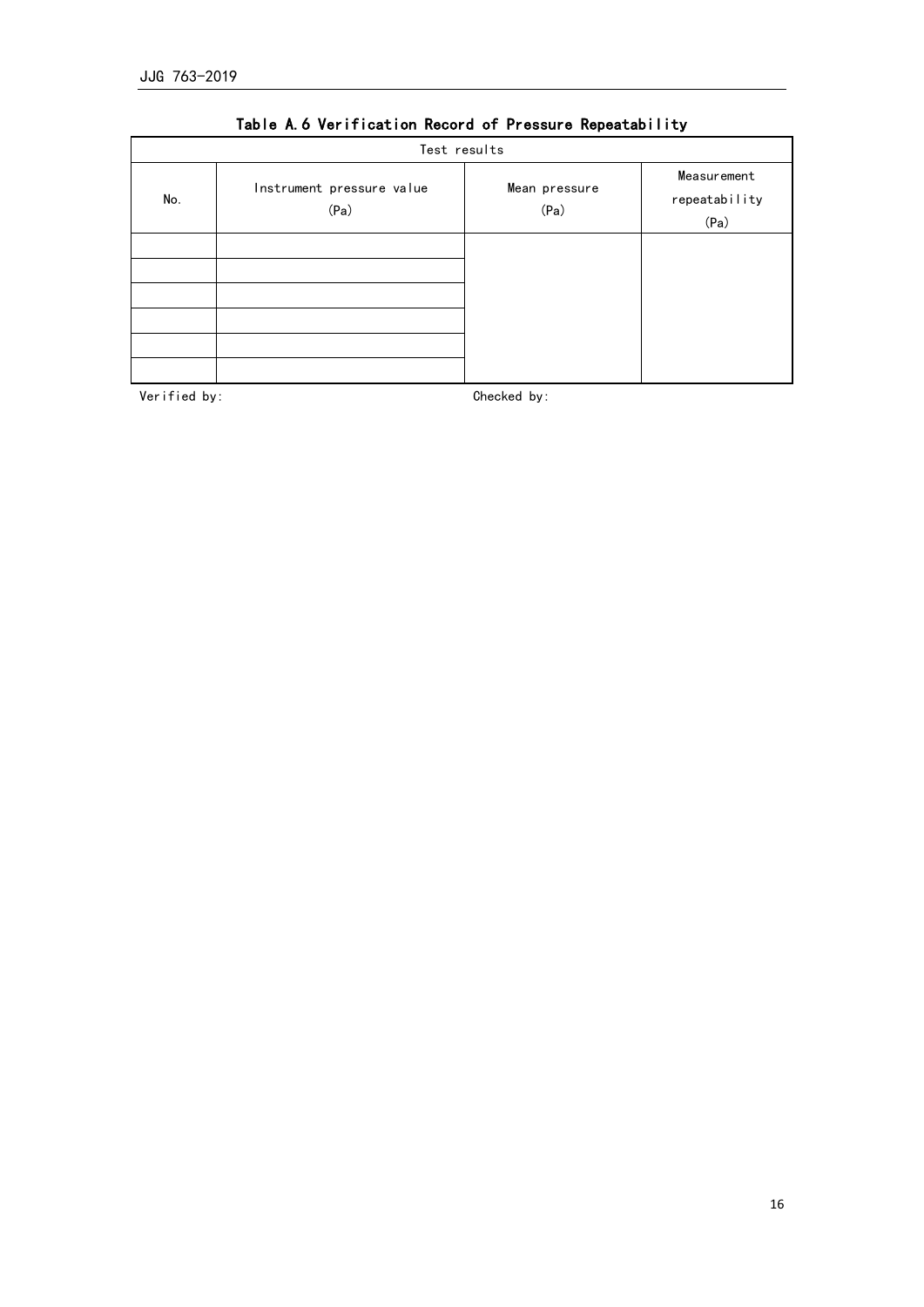### Annex B

Reference Format of Inside Information for Verification

Certificate/Notice of Verification Results

### Table B.1 Reference Format of Inside Information for Verification Certificate

| Certificate No.:                                    |                      |             |                                                            |                                                    |                                      |                    |  |             |            |
|-----------------------------------------------------|----------------------|-------------|------------------------------------------------------------|----------------------------------------------------|--------------------------------------|--------------------|--|-------------|------------|
| Main metrological instruments used for verification |                      |             |                                                            |                                                    |                                      |                    |  |             |            |
| Name                                                | Measurement<br>range |             | Uncertainty/accuracy<br>class/maximum<br>permissible error |                                                    |                                      | Certificate<br>no. |  | Valid until |            |
|                                                     |                      |             |                                                            |                                                    |                                      |                    |  |             |            |
|                                                     |                      |             |                                                            |                                                    |                                      |                    |  |             |            |
|                                                     |                      |             |                                                            |                                                    |                                      |                    |  |             |            |
|                                                     |                      |             |                                                            |                                                    |                                      |                    |  |             |            |
|                                                     |                      |             |                                                            |                                                    |                                      |                    |  |             |            |
|                                                     |                      |             |                                                            | Verification location and environmental conditions |                                      |                    |  |             |            |
| Location:                                           |                      |             |                                                            |                                                    |                                      |                    |  |             |            |
| Ambient temperature:                                |                      | $^{\circ}C$ |                                                            |                                                    | Relative humidity:<br>%<br>Pressure: |                    |  | hPa         |            |
|                                                     |                      |             |                                                            | Verification results                               |                                      |                    |  |             |            |
| Verification items                                  |                      |             |                                                            | Technical index<br>Verification results            |                                      |                    |  |             | Conclusion |
| Appearance inspection                               |                      |             |                                                            |                                                    |                                      |                    |  |             |            |
| Temperature<br>indication error                     |                      |             |                                                            |                                                    |                                      |                    |  |             |            |
| Temperature                                         |                      |             |                                                            |                                                    |                                      |                    |  |             |            |
| repeatability                                       |                      |             |                                                            |                                                    |                                      |                    |  |             |            |
| Conductivity                                        |                      |             |                                                            |                                                    |                                      |                    |  |             |            |
| indication error                                    |                      |             |                                                            |                                                    |                                      |                    |  |             |            |
| Conductivity                                        |                      |             |                                                            |                                                    |                                      |                    |  |             |            |
| repeatability                                       |                      |             |                                                            |                                                    |                                      |                    |  |             |            |
| Pressure indication                                 |                      |             |                                                            |                                                    |                                      |                    |  |             |            |
| error                                               |                      |             |                                                            |                                                    |                                      |                    |  |             |            |
| Pressure                                            |                      |             |                                                            |                                                    |                                      |                    |  |             |            |
| repeatability                                       |                      |             |                                                            |                                                    |                                      |                    |  |             |            |

(Page 2)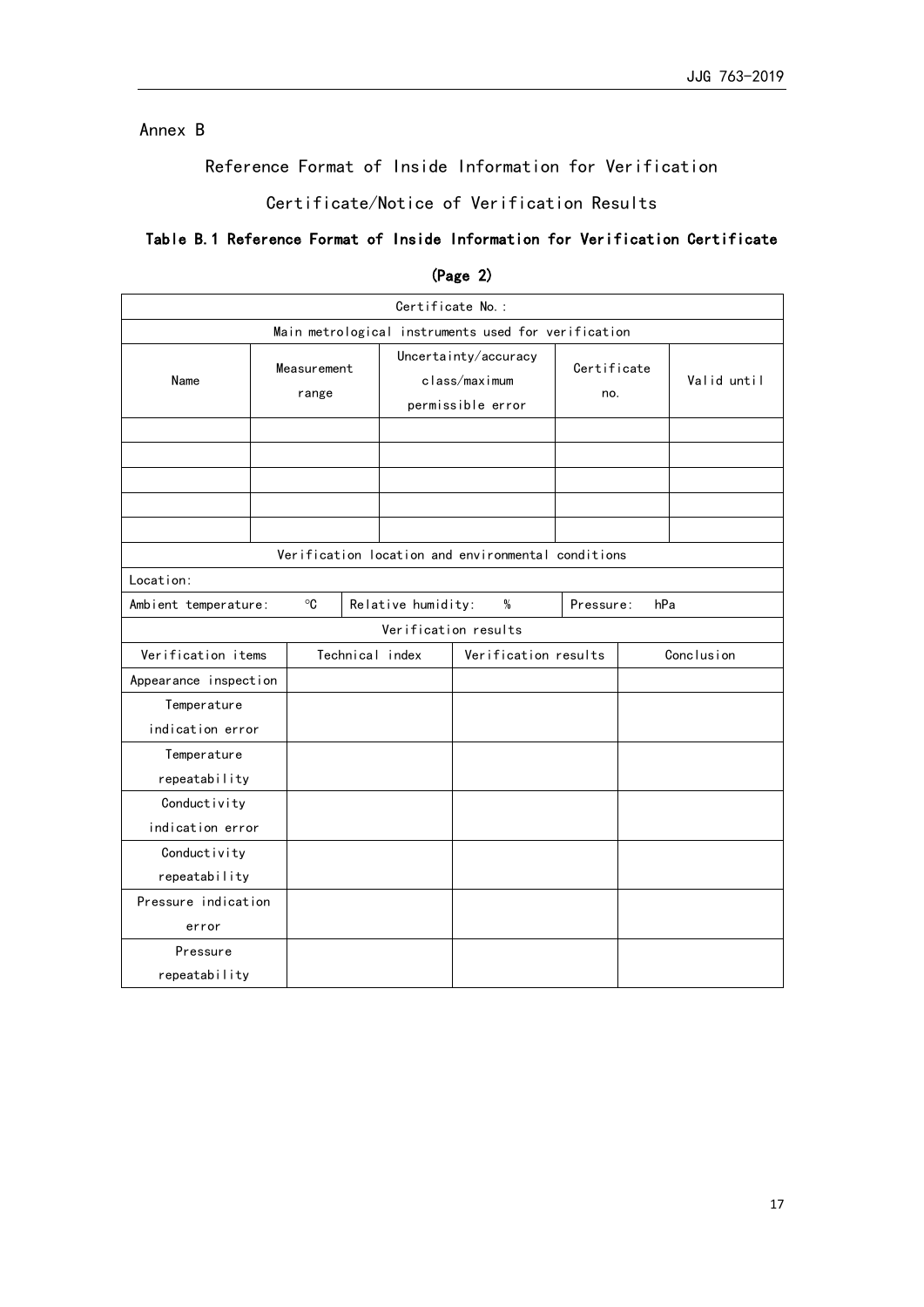|                         |  |  |  |  |  |  |  |  |  | Table B.2 Reference Format of Inside Information for Notice of Verification |
|-------------------------|--|--|--|--|--|--|--|--|--|-----------------------------------------------------------------------------|
| <b>Results (Page 2)</b> |  |  |  |  |  |  |  |  |  |                                                                             |

| Certificate No.:                                    |                      |                                                            |  |                      |                 |  |             |  |  |  |
|-----------------------------------------------------|----------------------|------------------------------------------------------------|--|----------------------|-----------------|--|-------------|--|--|--|
| Main metrological instruments used for verification |                      |                                                            |  |                      |                 |  |             |  |  |  |
| Name                                                | Measurement<br>range | Uncertainty/accuracy<br>class/maximum<br>permissible error |  |                      | Certificate no. |  | Valid until |  |  |  |
|                                                     |                      |                                                            |  |                      |                 |  |             |  |  |  |
| Verification site and environmental conditions      |                      |                                                            |  |                      |                 |  |             |  |  |  |
| Location:                                           |                      |                                                            |  |                      |                 |  |             |  |  |  |
| Ambient temperature:                                | $^{\circ}$ C         | Relative humidity:                                         |  | %                    | Pressure:       |  |             |  |  |  |
| Verification results                                |                      |                                                            |  |                      |                 |  |             |  |  |  |
| Verification items                                  |                      | Technical index                                            |  | Verification results |                 |  | Conclusion  |  |  |  |
| Appearance inspection                               |                      |                                                            |  |                      |                 |  |             |  |  |  |
| Temperature indication                              |                      |                                                            |  |                      |                 |  |             |  |  |  |
| error                                               |                      |                                                            |  |                      |                 |  |             |  |  |  |
| Temperature<br>repeatability                        |                      |                                                            |  |                      |                 |  |             |  |  |  |
| Conductivity indication                             |                      |                                                            |  |                      |                 |  |             |  |  |  |
| error                                               |                      |                                                            |  |                      |                 |  |             |  |  |  |
| Conductivity                                        |                      |                                                            |  |                      |                 |  |             |  |  |  |
| repeatability                                       |                      |                                                            |  |                      |                 |  |             |  |  |  |
| Pressure indication                                 |                      |                                                            |  |                      |                 |  |             |  |  |  |
| error                                               |                      |                                                            |  |                      |                 |  |             |  |  |  |
| Pressure repeatability                              |                      |                                                            |  |                      |                 |  |             |  |  |  |
| Non-conformance item of verification results:       |                      |                                                            |  |                      |                 |  |             |  |  |  |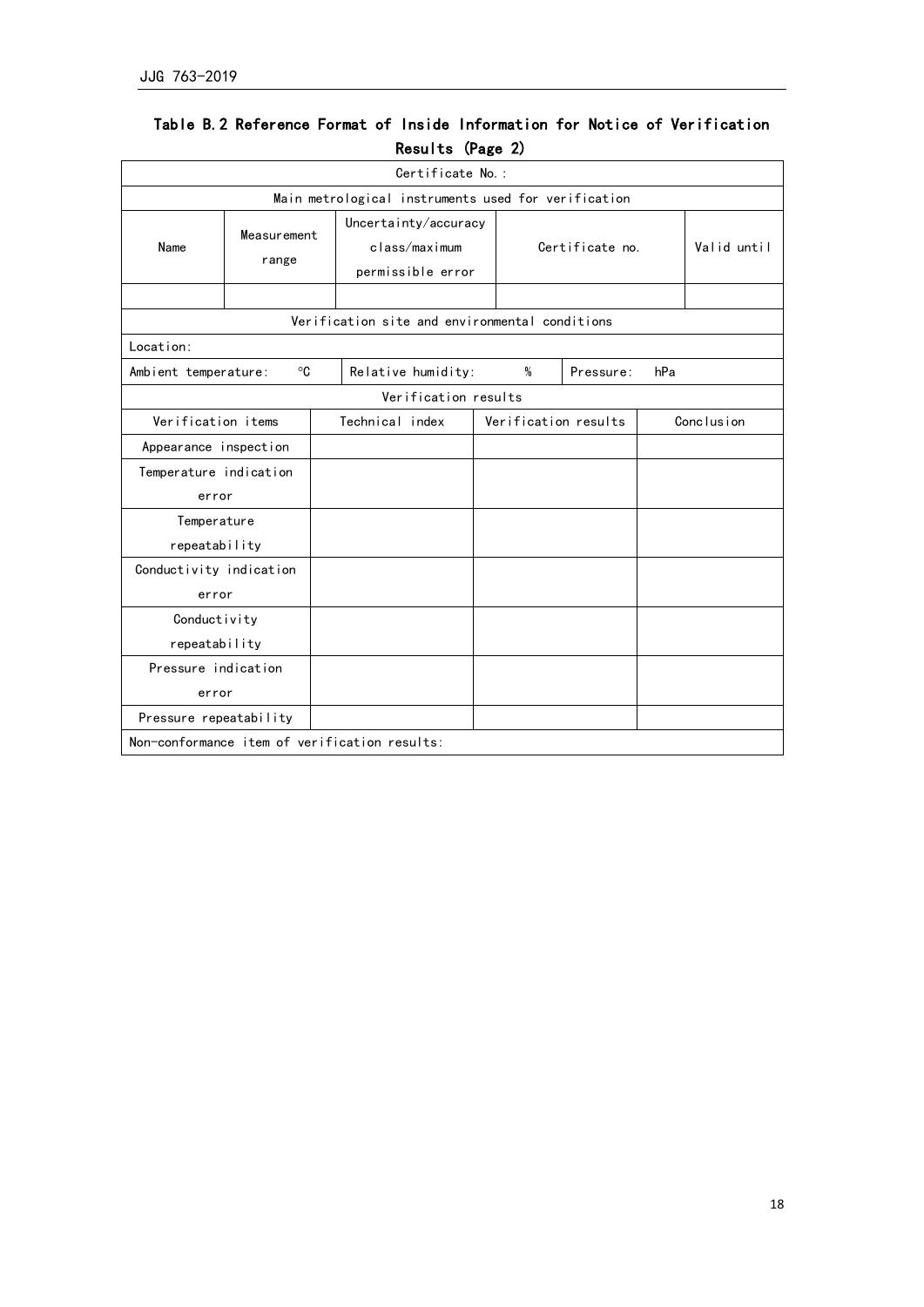Annex C

Reduction Formula between Salinity and Conductivity

C.1 According to PSS-78, calculate the standard salinity value as per Formula  $(C.2)$ :

$$
S = a_0 + a_1 R_t^{1/2} + a_2 R_t + a_3 R_t^{3/2} + a_4 R_t^2 + a_5 R_t^{5/2} + \frac{t^{-15}}{1 + k(t - 15)} (b_0 + b_1 R_t^{\frac{1}{2}} + b_2 R_t + b_3 R_t^{3/2} + b_4 R_t^2 + b_5 R_t^{5/2})
$$
 (C. 2)

where:

Coefficient,  $k = 0.0162$ ;

 $a_0 = 0.0080$ ,  $a_1 = -0.16$  92,  $a_2 = 25.3851$ ,  $a_3 = 14.0941$ ,  $a_4 = -7.0261$ ,  $a_5 =$ 2.7081;

 $b_0$  = 0.0005,  $b_1$  = −0.0056,  $b_2$  = −0.0066,  $b_3$  = −0.0375,  $b_4$  = 0.0636,  $b_5$ = −0.0144;

 $S$  -- Standard salinity value (PSS-78) of the seawater samples;

 $R<sub>t</sub>$  -- Conductivity ratio of seawater sample measured by laboratory salinometer; and

 $t$  -- Temperature value of the measured seawater sample; that is, salinometer water bath temperature, °C.

C.2 With the standard salinity value S of the seawater sample and the standard temperature value  $t_s$ , according to C.1, use the Newton iteration method or the third volume of the *International Oceanographic Common Table* to calculate the conductivity ratio  $R_{ts}$  of the seawater sample and seawater with salinity of 35.000 at each standard temperature.

C.3 The formula for the conductivity ratio  $R$  of seawater samples at standard temperature value  $t_s$  and pressure  $p$  in standard seawater with practical salinity of 35.000 at a temperature of 15  $\degree$ C and seawater pressure of 0 is shown in Formula C.3:

$$
R = \frac{C(S, t_S, P)}{C(35, 15, 0)} = R_{t_S} R_p r_{t_S}
$$
 (C. 3)

where:

 $R_{t_s^{\phantom{\dagger}}}$ -- Conductivity ratio of seawater at standard temperature value  $t_\mathrm{s}$ ; and  $R_n$  -- Function of seawater depth (pressure),  $R_p$ = 1+  $\alpha$ , where: